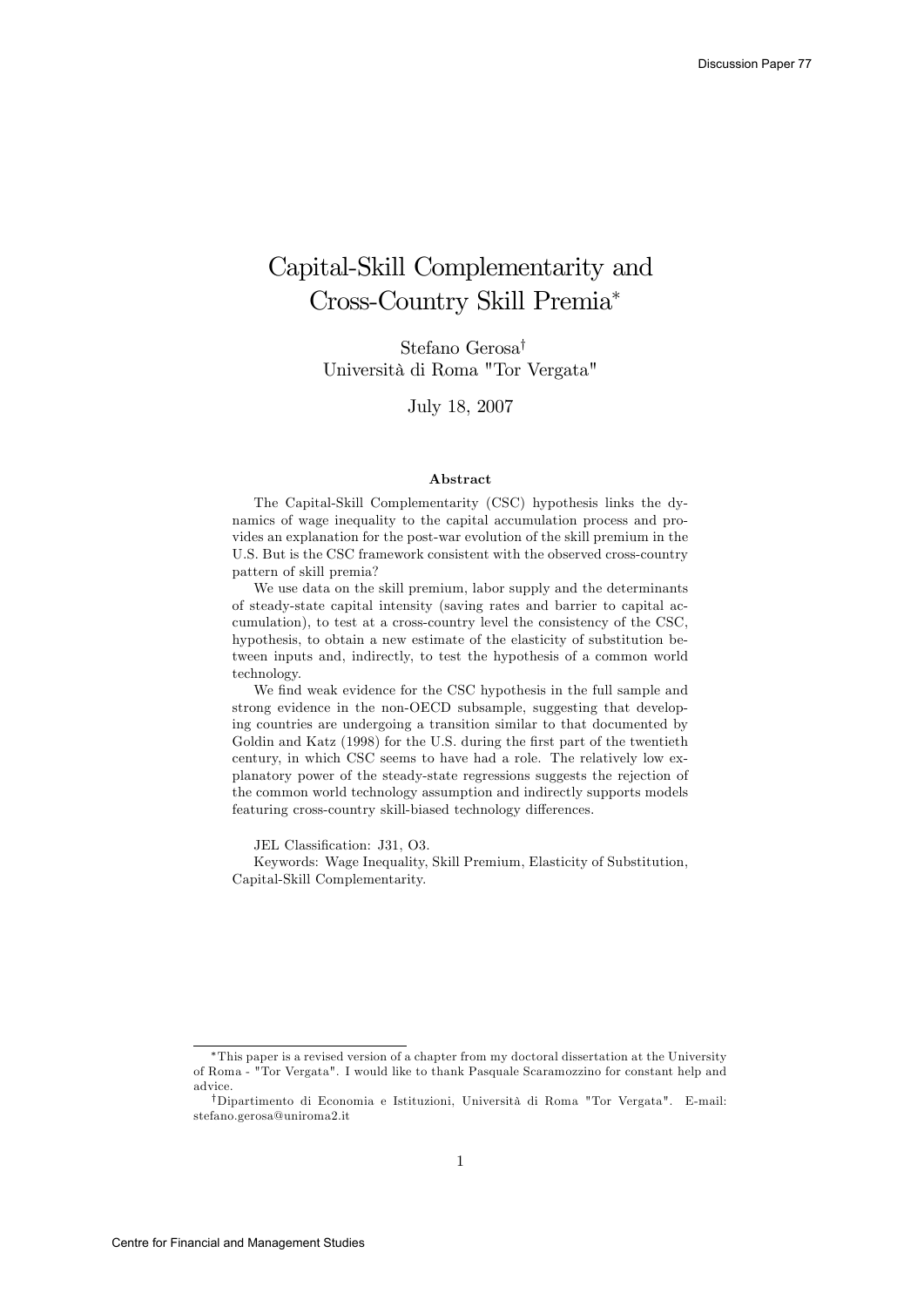#### 1 Introduction

The Capital -Skill Complementarity hypothesis (CSC), originally formulated by Griliches (1969), can loosely be described as the statement that capital and skilled labor are relative complements or, the other way around, that capital and unskilled labor are relative substitutes: new machines substitute unskilled workers more easily than skilled ones. Properly formalized, the CSC assumption links the dynamics of wage inequality, as measured by the skill premium, i.e. the wage of skilled workers relative to the wage of the unskilled, to the capital accumulation process: accumulation of capital tends to increase the relative marginal product of skilled labor and, in a competitive setting, the skill premium. The CSC assumption provides a framework for a quantitative analysis of time series and cross country patterns of skill premia in terms of two observable variables, the relative supply of skilled labor and the capital stock. Krusell et al (2000) evaluate the potential of CSC in explaining the dynamics of the U.S. wage inequality in the last 30 years, a period over which the skill premium has continuously grown in spite of a large increase in the relative supply of skilled labor: it turns out that with CSC, the rapid growth in the stock of capital equipment is able to generate a behaviour of the U.S. skill premium quite close to the observed one. Moreover Krusell et al (2000) show that CSC is also consistent with other stylized facts which characterize U.S. growth experience, such as the relative constancy of the aggregate labor share of income and a trendless rate of return on physical capital.

The linkage imposed by the CSC hypothesis between wage inequality and the capital accumulation process can be exploited to test the consistency of CSC using cross-country data on skill premia, relative supplies of skilled labor and observables that determine national capital stocks. Intuitively, the skill premium should be relatively higher in developing countries because of a low supply of skilled labor, a pure quantity effect. On the other hand, it should also be relatively lower there because of low saving rates and because of the existence of barriers to capital accumulation, policy distortions and institutional settings that discourage investments.

We proceed by obtaining a steady-state approximation for aggregate capital intensity in a Solow-setting with an exogenous saving rate and we derive a linear relationship between the skill premium, the relative supply of skilled labor, the saving rates and barriers that can be used for a cross-country regression much in the spirit of Mankiw, Romer and Weil (1992). This approach allows us to test for the presence of CSC and at the same time to obtain an estimate for the elasticity of substitution between each couple of inputs: thus, our study also adds to the literature on the specification of the aggregate production function.

Is the CSC hypothesis also consistent with cross-country differences in the skill premium? Since CSC depends on the dynamics of capital accumulation the latter question can be reformulated as: is the cross-country pattern of skill premia consistent with existing differences in saving rates and with barriers to capital accumulation? Can these observables explain the existing variation of cross-country skill-premia or are technology differences between countries required?

These questions are very similar to those that characterize recent theoretical and empirical research in growth theory. This is in a sense obvious since in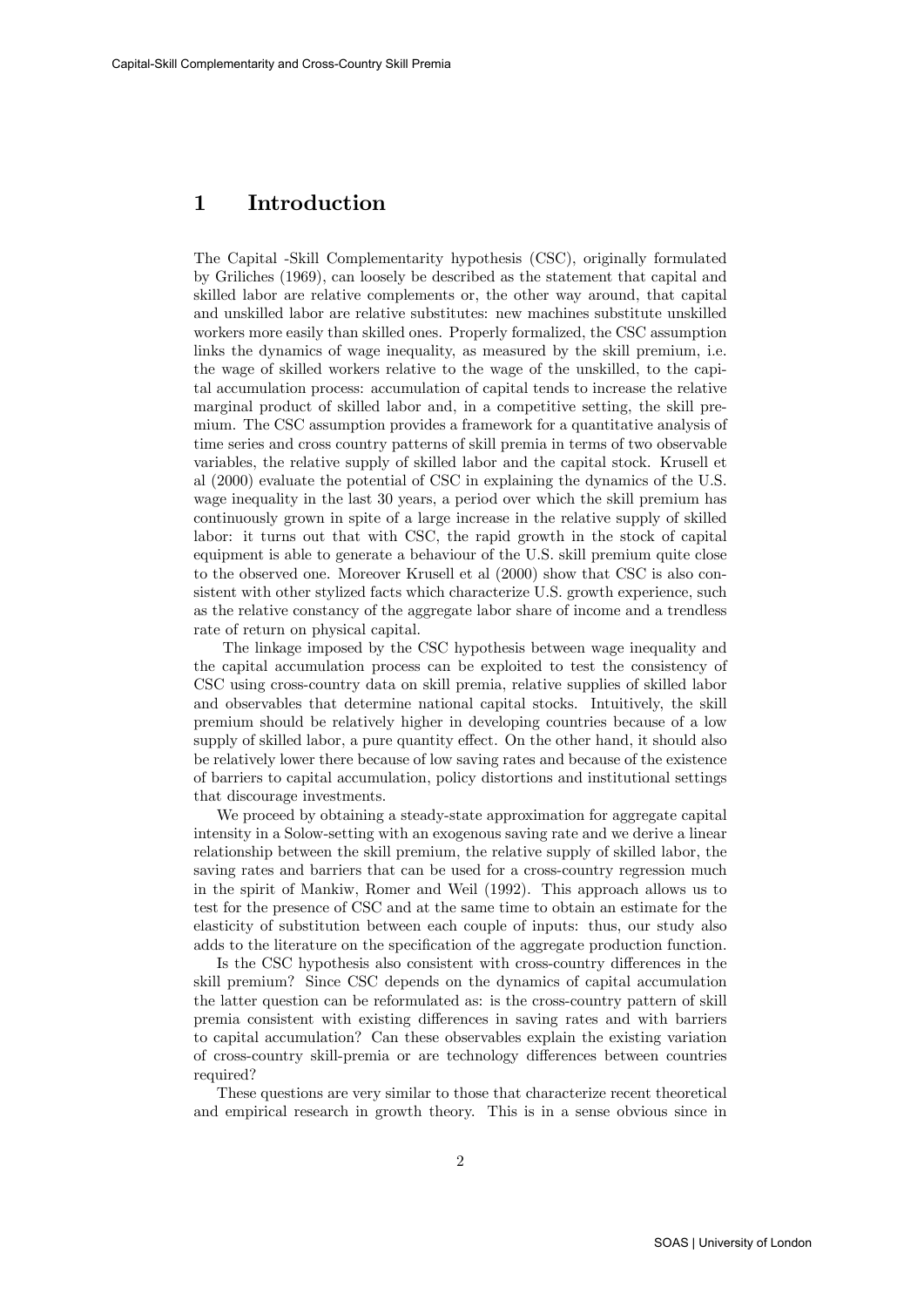such a highly aggregate setting the skill premium is a pure macroeconomic phenomenon: the fundamental question is whether the cross-section of observables quantities (and in particular capital) are able to explain growth and inequality patterns, or if unobservable effects (technology) act in a systematic and quantitatively relevant way. This study can also be interpreted as an indirect test of the existence of a common world technology, using cross-country skill premia instead of cross-country income differences as a testing ground.

Our empirical approach to the evaluation of the CSC hypothesis is new, but a number of other studies have tried to test the consistency of CSC using crosscountry data: Duffy, Papageorgiou and Perez-Sebastian (2004) directly estimate the parameters that control the elasticity of substitution between inputs of several version of a production function allowing for CSC, using a panel dataset of 73 countries over the period 1965-90, while Papageorgiou and Chmelarova (2005) use data on cross-country skill premia in a partial equilibrium framework, obtaining a testable relationship between the skilled labor share of the wage bill, the capital-output ratio and the skill premium.

We find weak evidence in support for the CSC hypothesis for the full sample, but strong evidence in favour of CSC in the non-OECD subsample and no evidence in the OECD subsample. This results confirm and reinforce those obtained by Papageorgiou and Chmelarova (2005): there is increasing evidence that developing countries are undergoing a transition similar to that documented by Goldin and Katz (1998) for the U.S. during the Örst part of the twentieth century, when the shift from the classical factory to continuous production processes seems to have been characterized by CSC. Furthermore, we obtain estimates of the elasticities of substitution close to those reported in the literature only when the threshold separating unskilled and skilled labor is relatively high: defining as skilled those workers who have completed only a primary cycle of education seems to be too weak a requirement, leading to unrealistic degree of substitutability between couple of inputs. Finally we are able to get an estimate of the steady-state or long run impact on the skill-premium of a change in the effective saving rate, i.e. the saving rate corrected for the magnitude of policy barriers discouraging investments: for OECD countries where CSC is ineffective the impact is null, while in non-OECD countries in which CSC acts a  $10\%$  increase in the effective saving rate it generates a  $3\%$  increase of the skill premium. As a final remark, observables quantities are able to explain only up to 30% of observed cross-country dispersion of skill-premia, suggesting that unobservable forces have a role in shaping cross-country inequality. If the analysis of cross-country income differences suggest that large international productivity differences are needed, the dispersion of cross-country skill premia reinforces this perspective and calls for a theory of productivity differences able to simultaneously explain growth and inequality facts.

The rest of the paper is organized as follows. Section 2 reviews some key facts on CSC and the skill-premium. Section 3 presents our steady-state approximation of the skill premium and derives the estimating equation. Section 4 presents the data and the results of the estimations. Section 5 concludes.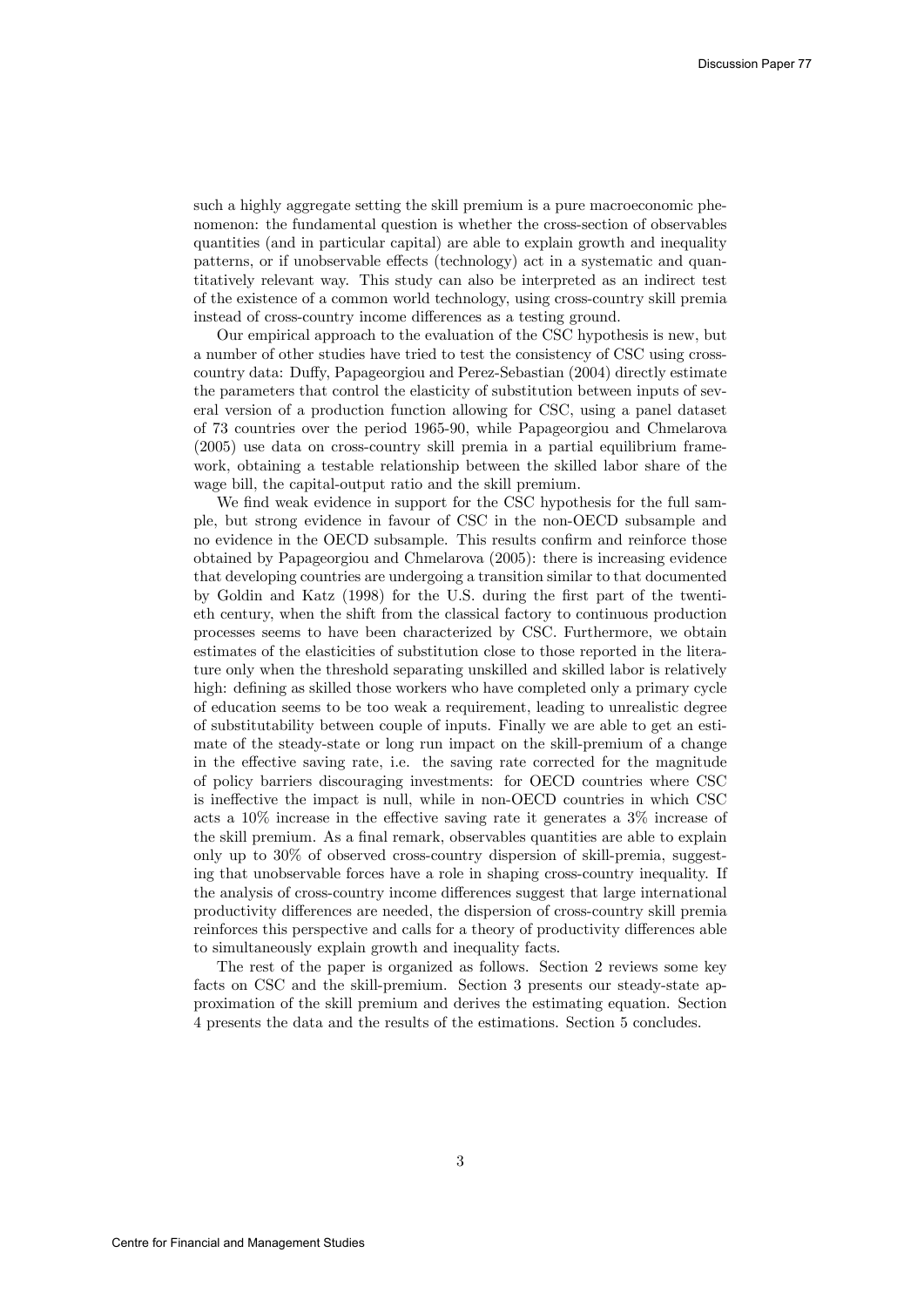### 2 Capital-Skill Complementarity and the Skill Premium

Suppose, as in Caselli and Coleman (2006), that per capita output is given by

$$
y = F(k, L_u, L_s) = k^{\alpha} \left[ \left( A_u l_u \right)^{\sigma} + \left( A_s l_s \right)^{\sigma} \right]^{\frac{1-\alpha}{\sigma}} \qquad \sigma < 1 \tag{1}
$$

where k is per worker capital,  $l_u$  and  $l_s$  are respectively the unskilled and skilled share of total labor  $L = L_u + L_s$ , while  $A_u$  and  $A_s$  are efficiency indexes of the two types of labor. This production function generalizes the Cobb-Douglas technology by splitting the labor force of an economy into two types of labor and allowing a variable degree of substitutability between them, given by the elasticity of substitution  $\varepsilon = \frac{1}{1-\sigma}$ . On the other hand the elasticity of substitution between physical capital and the CES labor aggregate is fixed to one by the Cobb-Douglas assumption and the partial elasticities of substitution between capital and skilled and unskilled labor are the same.

If markets are competitive, factors are paid their marginal product and the skill premium is given by

$$
\frac{\omega_s}{\omega_u} = \frac{\partial F/\partial L_s}{\partial F/\partial L_u} = \left(\frac{A_s}{A_u}\right)^\sigma \left(\frac{L_s}{L_u}\right)^{\sigma - 1} \tag{2}
$$

Here the dynamics of the skill premium is controlled by a technology effect, given by the ratio  $\frac{A_s}{A_u}$ , which measures the degree of skill-bias of technology, and by a quantity effect, given by the relative supply of skilled labor  $\frac{L_s}{L_u}$ . An increase in the relative supply of skilled workers always lowers the skill premium, while an increase in the relative efficiency of skilled labor raises the skill premium only if  $\sigma > 0$  and the elasticity of substitution  $\varepsilon$  is sufficiently high, which seems to be the empirically relevant case (Acemoglu (2003)). Note that the level of the skill premium is independent of the stock of per worker physical capital in the economy: the capital accumulation process plays no role in shaping the degree of wage inequality. This is a consequence of the assumption of a unique degree of substitutability between capital and both types of labor: intuitively, (1) represents machines as being skill-neutral, equally substituting (or complementing) unskilled and skilled labor.

Note also that in this framework the only measurable quantity that can be used to study the time series and cross-country behaviour of the skill premium is the relative supply of skilled workers, since the technology ratio  $\frac{A_s}{A_u}$  is unobservable.

Suppose instead that per capita output is given by the two level  $CES^1$ :

<sup>1</sup>Originally introduced by Sato (1967), particular versions have been used by Krusell et al.  $(2000)$ , Goldin and Katz  $(1998)$  and Duffy, Papageorgiou and Perez-Sebastian  $(2004)$ , while its general properties in a Solow setting are discussed in Papageorgiu and Saam (2005).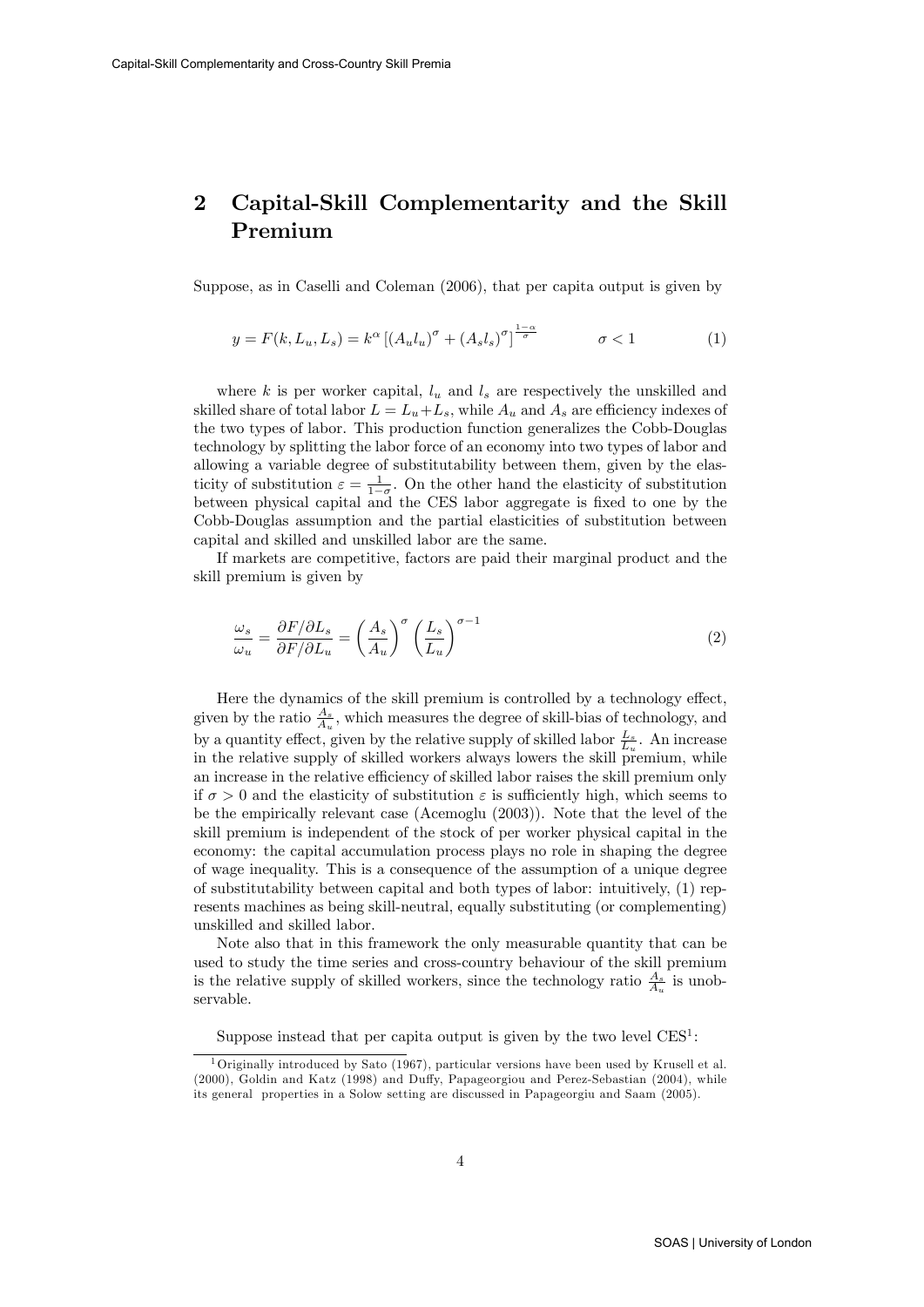$$
Y = \left[ \left( A_x X \right)^\sigma + \left( A_u L_u \right)^\sigma \right]^\frac{1}{\sigma} \qquad \sigma < 1 \tag{3}
$$

$$
X = \left[ bK^{\theta} + (1 - b)L_s^{\theta} \right]^{\frac{1}{\theta}} \qquad \theta < 1 \tag{4}
$$

which is obtained by nesting into a first CES aggregate with unskilled/raw labor, a second CES composite that aggregates physical capital and skilled labor: this second aggregate, denoted as  $X$ , should be interpreted as a measure of total capital, physical and human.

Here  $A_x$  and  $A_y$  are indexes of the technological state of the capital-skill composite and of unskilled labor respectively,  $b$  is a share parameter which is supposed constant,  $\sigma$  and  $\theta$  are curvature parameters that determine the elasticity of substitution between  $K, L_u$  and  $L_s$ .

In particular Duffy, Papageorgiou and Perez-Sebastian (2004) have shown that if  $\sigma > \theta$  then Capital-Skill Complementarity holds, since both the partial and direct elasticities of substitution between  $L_u$  and K are bigger than the elasticity of substitution between  $L_s$  and  $K$ , and physical capital substitutes unskilled labor more easily than skilled labor.

In a competitive setting the skill premium is given by:

$$
\frac{\omega_s}{\omega_u} = \frac{\partial F/\partial L_s}{\partial F/\partial L_u} = (1 - b) \left(\frac{A_x}{A_u}\right)^\sigma \left(\frac{L_s}{L_u}\right)^{\sigma - 1} x^{\sigma - \theta} \tag{5}
$$

There are now three components which influence the degree of wage inequality: a technology effect given by the ratio  $\frac{A_x}{A_u}$ , a labor supply effect given by the relative supply of skilled labor  $\frac{L_s}{L_u}$ , and the CSC effect given by the  $x^{\sigma-\theta} \equiv \left[\frac{X}{L_s}\right]$  $\int_{0}^{\infty-1} e^{-\theta} = [bk + (1-b)]^{\frac{\sigma-\theta}{\theta}}$  term, which now links the magnitude of the skill premium to the capital accumulation process.

In particular an increase in the stock of aggregate capital per skilled worker  $x = \frac{X}{L_s}$  increases the skill premium if and only if CSC holds  $(\sigma > \theta)$ , while the percentage variation in the skilled premium induced by a one per cent increase in capital per unit of skilled labor  $k = K/L_s$  id given by

$$
\frac{\partial \ln\left(\frac{\omega_s}{\omega_u}\right)}{\partial \ln k} = (\sigma - \theta) \frac{bk^{\theta}}{bk^{\theta} + (1 - b)} = (\sigma - \theta) b \left(\frac{k}{x}\right)^{\theta} = (\sigma - \theta) b \left(\frac{K}{X}\right)^{\theta} (6)
$$

which is positive if and only if CSC holds.

Its magnitude varies with the relative share of physical capital over aggregate (physical and human) capital  $X$  and with the degree of substitutability between physical and human capital controlled by  $\theta$ : if  $\theta$  is positive, and physical and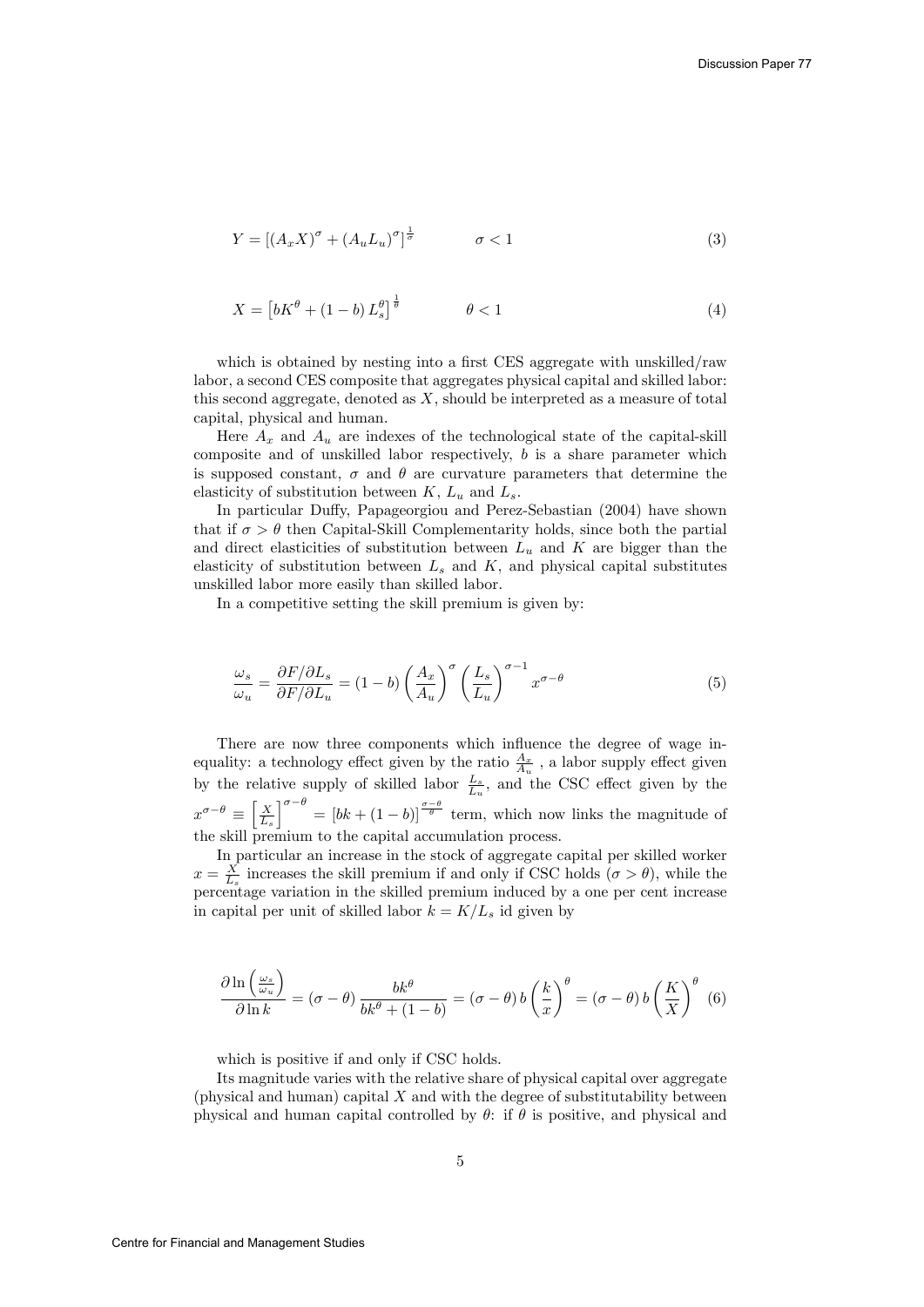human capital are relative substitutes, the higher the physical share of aggregate capital the greater the effect on the skill-premium, while the reverse is true when physical and human capital are relative complements  $(\theta < 0)$ .

In the CSC framework capital accumulation does play a decisive role in shaping the degree of wage inequality of an economy and differences in the parameters which characterize this process ( i.e. saving rates and barriers to capital accumulation) will translate in differences, over time and across economies, in skill premia: it is possible to use cross-country data on skill premia at a point in time to test the consistency of the CSC hypothesis. In particular the skill premium should be relatively high in the skill scarce-low income countries because of the quantity effect acting through the  $\frac{L_s}{L_u}$  ratio, but it should also be relatively high in the skill-abundant-high income countries because of higher saving rates and lower barriers to capital accumulation acting on the stock of aggregate capital  $\hat{x}$ .

#### 3 The Skill Premium in the Steady State

The general idea is to calculate the steady state value of  $x$  for an economy with a production function given by (3) and (4) and a Solow-like assumption on the saving rate, in order to obtain a steady-state relationship between the skill premium and the saving rate that could be used to evaluate the explanatory power of the CSC hypothesis. Since our focus is on the ability of the capital accumulation process and its determinants to explain observed international variation in the skill premium, we abstract from skill-biased technology differences and impose a Hicks neutral common world technology on the production function (3) and (4)

$$
Y_t = A_t \left\{ \alpha X_t^{\sigma} + (1 - \alpha) L_{u,t}^{\sigma} \right\}^{\frac{1}{\sigma}}
$$
  
=  $A_t \left\{ \alpha \left[ b K_t^{\theta} + (1 - b) L_{s,t}^{\theta} \right]^{\frac{\sigma}{\theta}} + (1 - \alpha) L_{u,t}^{\sigma} \right\}^{\frac{1}{\sigma}}$  (7)

Suppose the law of motion of aggregate capital is given by

$$
\mathring{X}_t = \frac{I_t}{\pi} - \delta X_t \tag{8}
$$

where  $I_t$  is investment in term of the consumption good and  $\pi$  is a parameter that determines the rate at which foregone consumption is transformed into capital goods:  $\pi$  should be interpreted as a measure of barrier to capital accumulation, i.e. taxes, corruption, institutional settings that raise the relative price of investment. We assume in (8) that the economy has to accumulate through direct investment not only physical capital, but the whole X composite: here investment should be thought of as involving the combination of machines and human capital, and  $I_t$  is a measure that includes both capital equipment and intangibles as organizational and knowledge capital.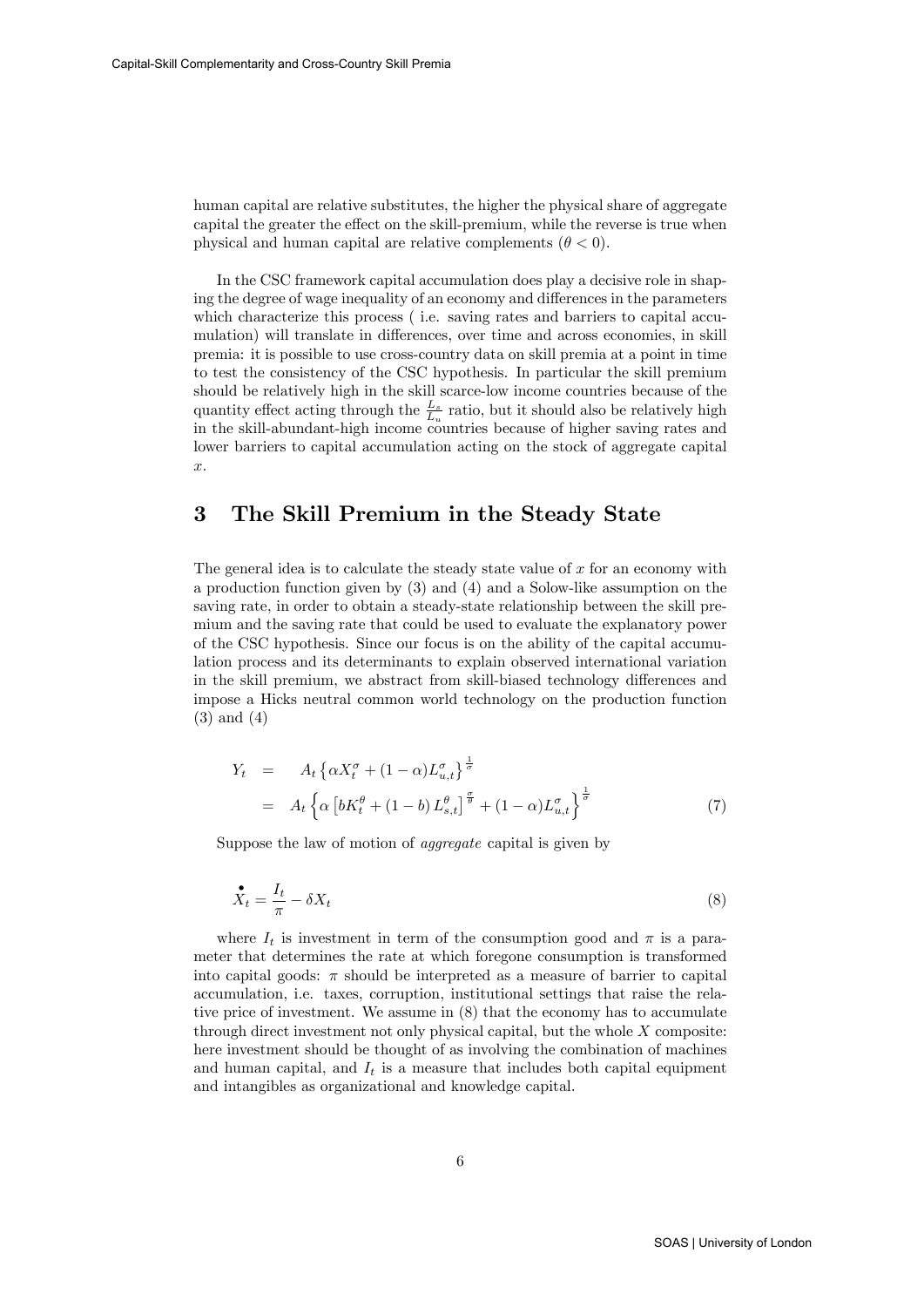Finally we simplify the steady-state analysis by imposing that both unskilled and skilled labor supplies are given ( $L_{s,t} = L_s$  and  $L_{u,t} = L_u$ ), and that world technology evolves exogenously at a rate g, i.e.  $A_t/A_t = g$ .

With a Solow assumption  $I_t = sY_t$ , where s is the exogenously given saving rate, we have:

$$
\mathring{X}_t = \frac{s}{\pi} Y_t - \delta X_t \tag{9}
$$

and  $\frac{s}{\pi}$  is the effective saving rate of a country with barriers  $\pi$ : for a given saving rate s, the higher the level of the barriers to capital accumulation  $\pi$ , the lower the fraction of total foregone consumption  $sY$  that is transformed into new capital goods.

Considering aggregate capital per unit of effective skilled labor  $\widetilde{x} = X/AL_s$ , (8) becomes

$$
\tilde{\tilde{x}}_t = \frac{s}{\pi} \frac{Y_t}{A_t L_s} - (\delta + g) \tilde{x}_t \tag{10}
$$

so that the steady-state level  $\tilde{x}^*$  of aggregate capital is obtained by setting  $\sum_{t=0}^{\infty}$ 

$$
\frac{s}{\pi} \left[ \alpha(\widetilde{x}^*)^{\sigma} + (1 - \alpha) \frac{L_u}{L_s}^{\sigma} \right]^{\frac{1}{\sigma}} = (\delta + g) \widetilde{x}^* \Rightarrow \widetilde{x}^* = \left[ \frac{(1 - \alpha) \left( \frac{L_u}{L_s} \right)^{\sigma}}{\left[ \frac{\pi(\delta + g)}{s} \right]^{\sigma} - \alpha} \right]^{\frac{1}{\sigma}} \tag{11}
$$

For all possible values of  $\sigma$ , an increase of the saving rate s or of the relative supply of unskilled labor raise the steady-state level of aggregate capital, while an increase of the depreciation rate, the technology growth rate or of the barriers magnitude decreases it. The effects of cross-country differences in saving rates and barriers on the steady-state value of the skill premium are straightforward: a higher saving rate (or lower barriers to capital accumulation) raises  $\tilde{x}^*$  and, if CSC holds, the steady-state skill premium increases.

It is now possible to express the steady-state level of the skill premium in terms of technology, the relative supply of skilled labor and the variables that control capital accumulation.

Since  $x^* = A_t \tilde{x}^*$ , from (5) we obtain an expression for the steady-state value of the skill premium

$$
\ln\left(\frac{\omega_s}{\omega_u}\right) = \ln\left(1-b\right) + \sigma \ln\left(\frac{\alpha}{1-\alpha}\right) + \left(1-\sigma\right)\ln\left(\frac{L_u}{L_s}\right) + \left(\sigma-\theta\right)\ln\left(A_t\right) + \left(\sigma-\theta\right)\ln\left(\tilde{x}^*\right) \tag{12}
$$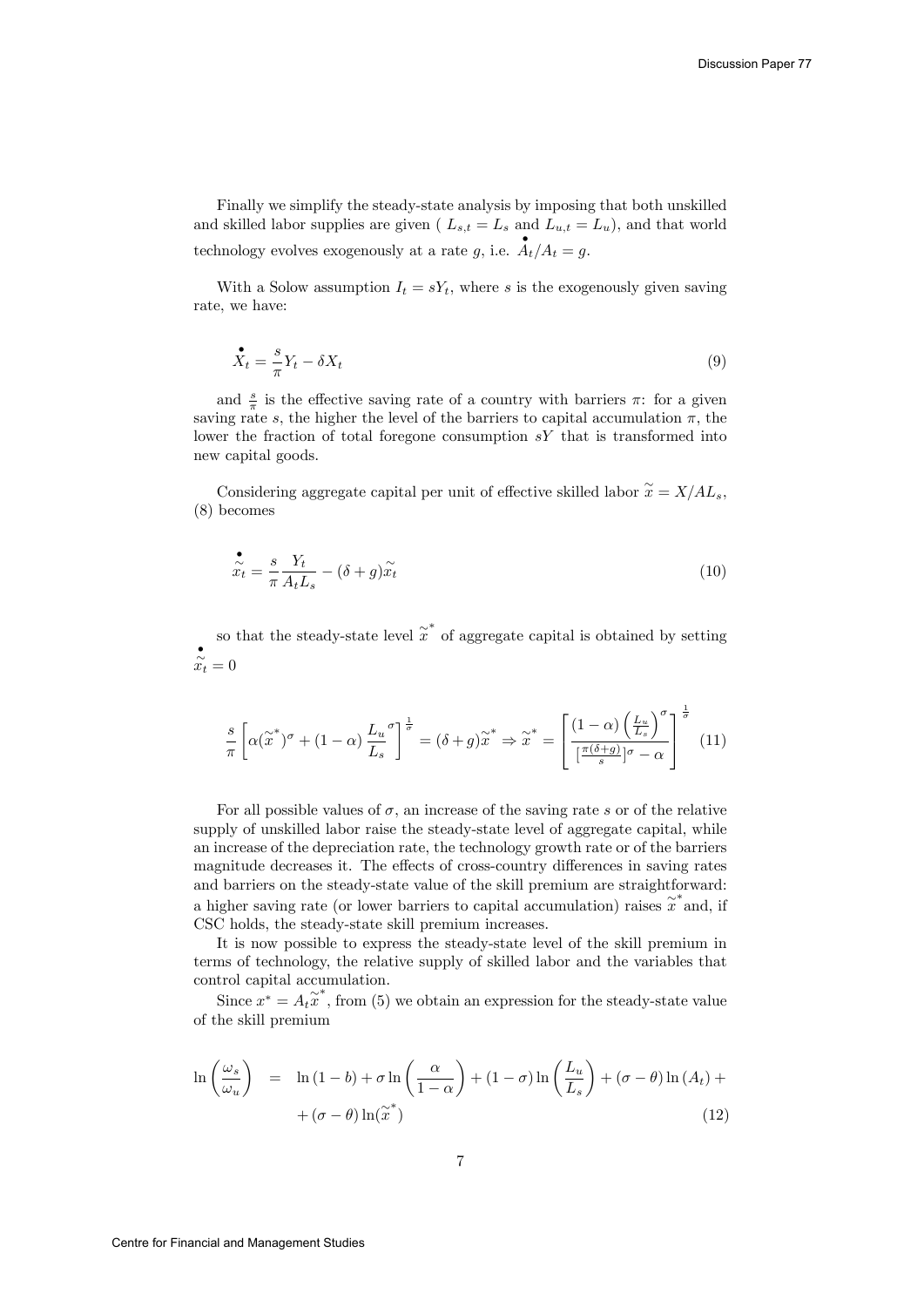Notice that if CSC holds ( $\sigma > \theta$ ) then in a steady state with a constant relative supply of unskilled labor  $\frac{L_u}{L_s}$ , the skill premium grows at the exogenous rate of neutral technological progress g, while if capital and skilled labor are relative substitutes ( $\sigma < \theta$ ) the skill premium decreases with technological  $\text{change}^2$ .

It is possible to approximate  $\ln(x^*)$  by a first-order Taylor approximation in the neighborhood of  $\sigma = 0$  to obtain<sup>3</sup> (see Appendix A):

$$
\ln(\tilde{x}^*) \simeq \ln(\frac{L_u}{L_s}) + \frac{1}{1-\alpha}\ln(\delta+g) + \frac{1}{1-\alpha}\ln(\frac{s}{\pi})
$$
\n(13)

and inserting this approximation in (12)

$$
\ln\left(\frac{\omega_s}{\omega_u}\right) = \ln(1-b) + \sigma \ln\left(\frac{\alpha}{1-\alpha}\right) + (\sigma-\theta)\ln(A_t) + (1-\theta)\ln\left(\frac{L_u}{L_s}\right) + \frac{(\sigma-\theta)}{(1-\alpha)}\ln(\delta+g) + \frac{(\sigma-\theta)}{(1-\alpha)}\ln(\frac{s}{\pi})
$$
\n(14)

Equation (14) is a steady-state linear approximation of the skill-premium that predicts the magnitude of the coefficients on the observables  $\frac{L_u}{L_s}$  and  $\frac{s}{\pi}$ and that can be estimated using cross-country data in order to obtain an estimate of the curvature parameters of the production function and at the same time to perform a new test on the consistency of the CSC hypothesis. Krusell et al (2000) use US time-series data to obtain an estimate of the curvature parameters of a two-level CES, using a simulation based estimation technique in a partial equilibrium framework, Duffy, Papageorgiu and Perez-Sebastian (2004) estimate directly a two-level CES production function using nonlinear least squares while Papageorgiu and Chmelarova (2005) use cross-country data on the skill-premium in a partial equilibrium framework known as the quasifixed cost function approach.

None of those studies focuses on steady-state or on parameters which influence capital accumulation: here household preferences over consumption are included in their simplest form, an exogenous and constant saving rate, and barriers to capital accumulation are taken into account, in order to assess the contribution of the capital accumulation process on wage inequality as measured by the skill premium.

#### 4 Data, Estimation and Results

We use data taken from a variety of sources:

<sup>&</sup>lt;sup>2</sup>The observed oscillations of the skill premium along the growth path of some economies, documented by Krusell et al. (2000) for the U.S. and by Lindquist (2005) for Sweden are not consistent with this prediction, but they can be expression of out of steady-state behaviour of the economies. Moreover, here we neglect movements in relative supply of skilled labor, which directly influence the skill premium in and out of the steady-state.

<sup>&</sup>lt;sup>3</sup>Notice that approximating for  $\sigma$  close to 0 means that the production function (7) gets closer and closer to a Cobb-Douglas aggregate of total capital and unskilled labor,  $Y_t \simeq$  $A_t X_t^a L_u^{1-a}$  as in Barro and Sala-i-Martin (1995, pag.56).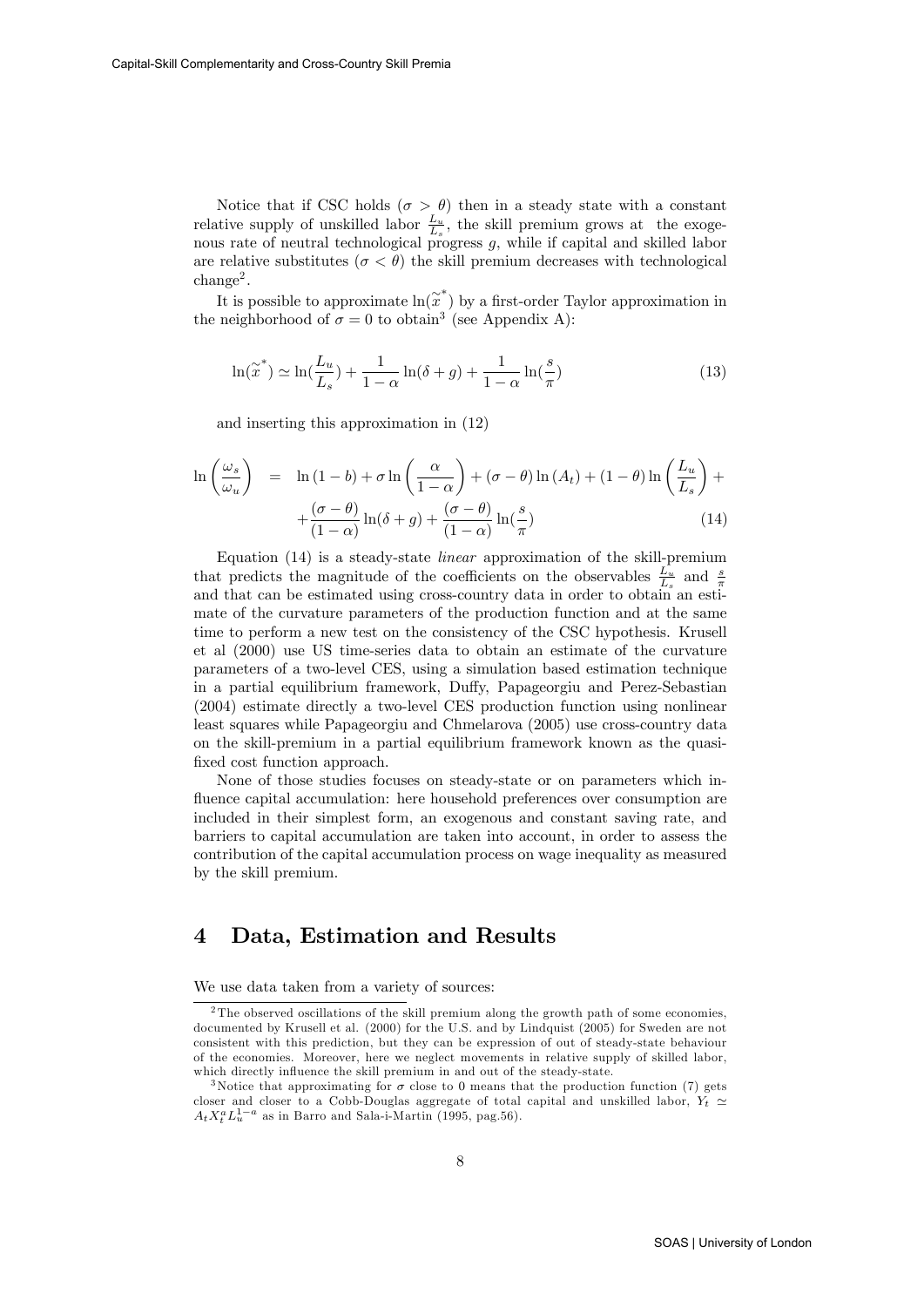• Data for the two main variables, the skill premium  $\frac{\omega_s}{\omega_u}$  and the labor aggregates  $L_u$  and  $L_s$ , are obtained from Caselli and Coleman (2006). They build from the Barro and Lee (2001) dataset on the share of the labor force into seven different categories of educational attainment, three different measures of skilled and unskilled labor based on alternative thresholds: the primary completed threshold, by which is considered skilled everyone who has completed a primary cycle of education and unskilled who has not, the secondary completed threshold and the college completed one. These thresholds determine increasing requirements for a worker to be considered skilled and produce an increasing magnification of crosscountry differences in the relative supply of skills. Once the threshold has been defined, each of the seven subgroup is then aggregated to form  $L_u$ and  $L<sub>s</sub>$  using its wage relative (obtained as described below) to a base group as a weight: it follows that  $L_u$  and  $L_s$  are measured in efficiency units of the chosen base group. Data on educational attainment are from 1985.

For each country Caselli and Coleman also estimate the difference in years of schooling between different subgroups, which, together with the crosscountry estimates on Mincerian coefficients taken from Psacharopoulos (1994) and Bils and Klenow (2000), determines the skill-premium for each alternative skill threshold: in fact the estimated Mincerian coefficient  $\beta_i$ , which is obtained by regressing in each country  $i$  the log wage on years of schooling, is simply the percentage gain associated with an extra year spent in school and if  $n$  is the difference in schooling years between skilled and unskilled labor the skill-premium is  $\exp(\beta_i n)$ . Mincerian coefficients collected in Psacharopoulos (1994) and Bils and Klenow (2000) come from country-level studies using micro-data: this studies were executed in different years, that we report in Appendix B. Since they reflect institutional features of a country schooling system, the estimated Mincerian coefficients should also show a high degree of persistence over time and the fact that the estimates come from different years should not affect the analysis.

- $\bullet$  Data for the saving rate s are taken from Mankiw, Romer and Weil (1992) that draw them from Penn World Tables 4.0 as the average share of real investment on real GDP, including government investment, over the period 1960-1985. Since we take s to be the rate of investment of the capital-skill composite  $X$ , this variable could well be underestimated since the average share of real investment does not include intangibles like knowledge and or organizational capital.
- The parameter  $\pi$  which measures barriers to capital accumulation is empirically identified, as in Restuccia and Urrutia  $(2001)$ , with the relative price of aggregated investment over consumption: cross-country differences in this relative price level should be interpreted as a measure of policy distortions which discourage capital accumulation. We construct  $\pi$ as the average over the period 1960-1985 of the relative price of investment, measured as the ratio  $P_I/P_C$  where  $P_I$  and  $P_C$  are respectively the price level of consumption and investment given in the Penn World Tables 6.1 (Heston, Summers and Aten (2002)). We normalize this average, as in Restuccia and Urrutia (2001), by the average relative price of investment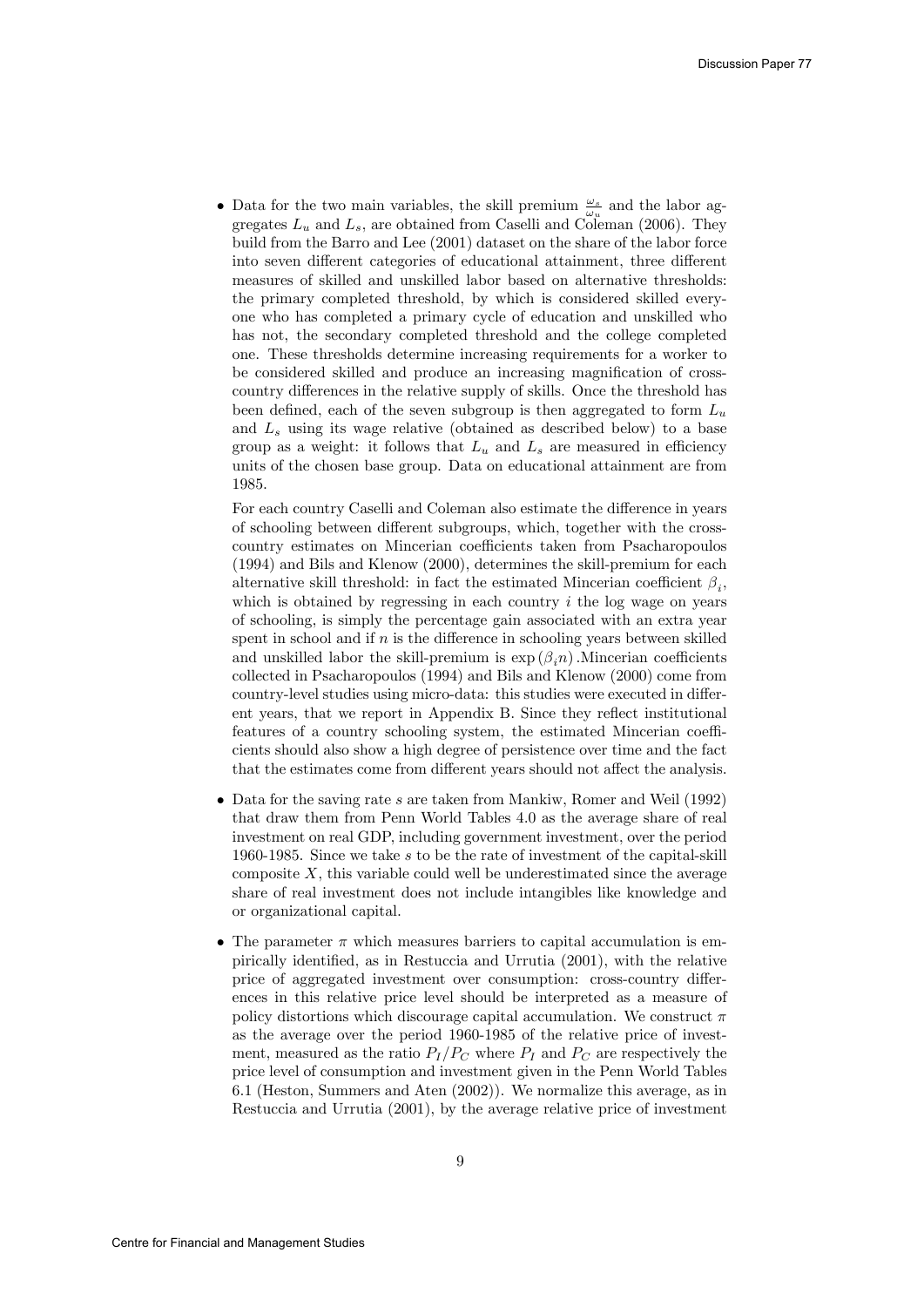in the U.S to facilitate cross-country comparisons.

There are 52 countries for which data on all relevant variables are available. Appendix B lists the countries in the sample, the variables and presents some descriptive statistics for the full sample and the OECD and non-OECD subsamples.

In order to estimate the steady-state equation (14) we make four identifying assumptions :

- $\bullet$  A common world technology assumption: the Hicks-neutral efficiency index grows exogenously at a constant rate shared by all countries of the world economy, so that  $A_{i,t} = A_{i,0} \exp(gt)$ .
- While every country shares the same technology growth rate g, the  $A_{i,0}$ term reflects the initial technology conditions of each country and includes elements such as resource endowments, climate and institutions that may differ across countries: we assume, exactly as Mankiw, Romer and Weil  $(1992)$  in their cross-country growth regression specification, that

$$
\ln A_{i,0} = a + \epsilon_i \tag{15}
$$

where a is a constant and  $\epsilon_i$  is a country-specific shock *independent* from the saving rate s and the level of barriers  $\pi$ : initial conditions on a country technology level are supposed not to affect, at least in the long run, the parameters that shape the future path of capital accumulation. This assumption makes it possible to estimate consistently equation (14) by ordinary least squares, but it should be noted that if saving rates, barriers to capital accumulation and initial technology conditions are correlated, then steady-state skill premia and the ratio  $\frac{s}{\pi}$  are endogenous and the OLS coefficient on  $\frac{s}{\pi}$  would be biased.

- As noted in Appendix A, approximating the skill premium for  $\sigma$  close to 0 means evaluating the steady-state in the limit in which the production function (7) approaches the Cobb-Douglas form  $Y_t = A_t X_t^a L_u^{1-a}$ , so that  $(1 - \alpha)$  is simply the share of output that goes to unskilled labor: we assume that this share is a constant across countries. Gollin (2002) shows that labor income share oscillates for most countries in the range 0.65- 0.80, but he does not separately calculate unskilled and skilled labor share. Since we need an explicit value for  $(1 - \alpha)$  in order to identify  $\sigma$  and  $\theta$ , we will make a rough guess and set  $(1 - \alpha) = \frac{1}{3}$  for all countries<sup>4</sup>.
- Finally, we assume that also the depreciation rate  $\delta$  is a constant that does not vary across countries.

<sup>&</sup>lt;sup>4</sup>Incidentally, a value of  $\alpha$  around  $\frac{2}{3}$ , which is plausible for a broad notion of capital including physical structures and intangibles like human capital, is also found by Restuccia and Urrutia (2001) to be the value needed in order to replicate observed income disparities using a simple one sector growth model with barriers to capital accumulation.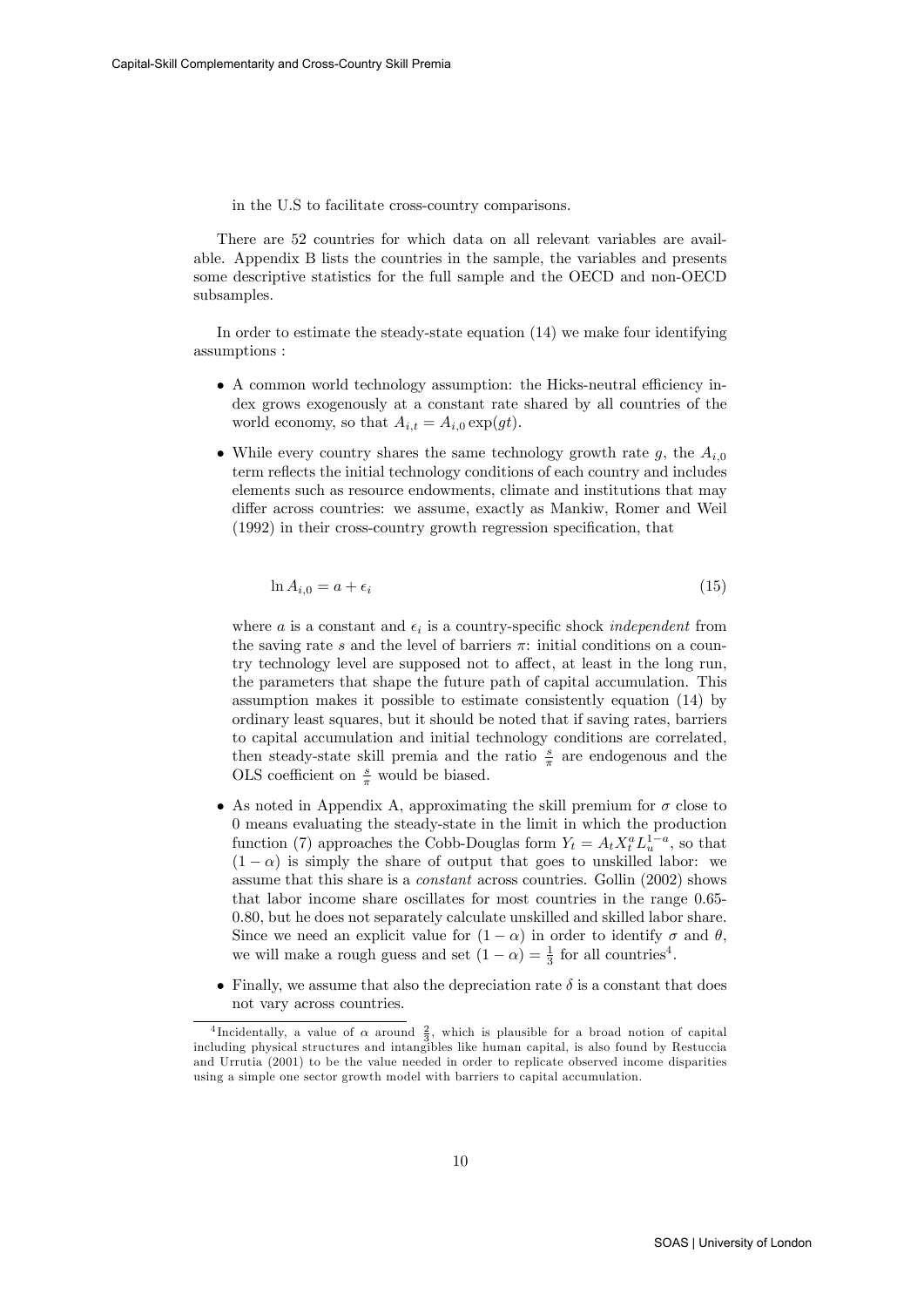Substituting for  $A_t$  into equation (14) and adding up the constant terms we get a cross-country steady-state approximation of the skill-premium at a point in time (here for simplicity  $t = 0$ ) in terms of the observables  $\frac{L_u}{L_s}$  and  $\frac{s}{\pi}$ 

$$
\ln\left(\frac{\omega_s}{\omega_u}\right)_i \simeq C + (1-\theta)\ln\left(\frac{L_u}{L_s}\right)_i + \frac{(\sigma-\theta)}{(1-\alpha)}\ln\left(\frac{s}{\pi}\right)_i + \nu_i \tag{16}
$$

where  $\nu_i = (\sigma - \theta) \epsilon_i$ .

The specification that will be tested using cross-country data on  $\frac{\omega_s}{\omega_u}$ ,  $L_u$  and  $L_s$ , s and  $\pi$  will be the linear relationship

$$
\ln\left(\frac{\omega_s}{\omega_u}\right)_i = \beta_0 + \beta_1 \ln\left(\frac{L_u}{L_s}\right)_i + \beta_2 \ln\left(\frac{s}{\pi}\right)_i + \nu_i \tag{17}
$$

where the interpretation of the coefficients  $\beta_0$ ,  $\beta_1$  and  $\beta_2$  is given by equation (16). Note that  $\sigma$  can be obtained using the OLS estimates of  $\beta_1$  and  $\beta_2$  through the linear transformation  $\sigma = 1 + (1 - \alpha) \beta_2 - \beta_1$ . It is clear that if  $\beta_2 > 0$ , then  $\sigma > \theta$  and CSC holds.

To assess the relevance of barriers to capital accumulation in explaining skillpremia dispersion, we ran the OLS regression of (17) with and without barriers: that is, we use alternatively  $\ln(s)$ , imposing  $\pi = 1$  for each country in the sample as if there were no institutional distortion over the capital accumulation process, and  $\ln\left(\frac{s}{\pi}\right)$  as regressors. To address the issue of parameter heterogeneity, that questions the usage of a common production function for countries that are at different stages of their development path<sup>5</sup>, we split the sample in an OECD and a non-OECD subsamples and run separate regressions for each of them.

There are several interesting features of the regression results, presented in Tables 1-6:

 There is very weak evidence in favour of the CSC hypothesis in the full sample, either if barriers to capital accumulation are included or excluded: the coefficient on  $\ln(s)$  or  $\ln\left(\frac{s}{\pi}\right)$  is always positive but never significantly different from zero, for all of the possible choices of the skill threshold (Tables 1 and 2). Considering separately the OECD and the non-OECD samples reveals a consistent pattern: CSC appears not to hold in the OECD subsample, since the relevant coefficient becomes negative, even if imprecisely estimated, for each skill threshold and with or without barriers (Tables 3 and 5). On the other hand, CSC appears to hold consistently in the non-OECD subsample: the relevant coefficient is always significantly different from zero (Tables  $4$  and  $6$ )

This finding replicates that of Papageorgiou and Chmelarova (2005), but is obtained using a completely different approach: while they use a partial equilibrium framework that generates a linear relationship between the skilled-labor share of the wage bill and the capital-output ratio, here we obtain a steady-state linear approximation relating skill premia to the

<sup>5</sup> See for example Durlauf, Kourtellos and Minkin (2001) and Masanjala and Papageorgiou (2004) for an evaluation of cross-country parameter heterogeneity for the Solow growth model, using respectively a Cobb-Douglas and CES specification for the production function.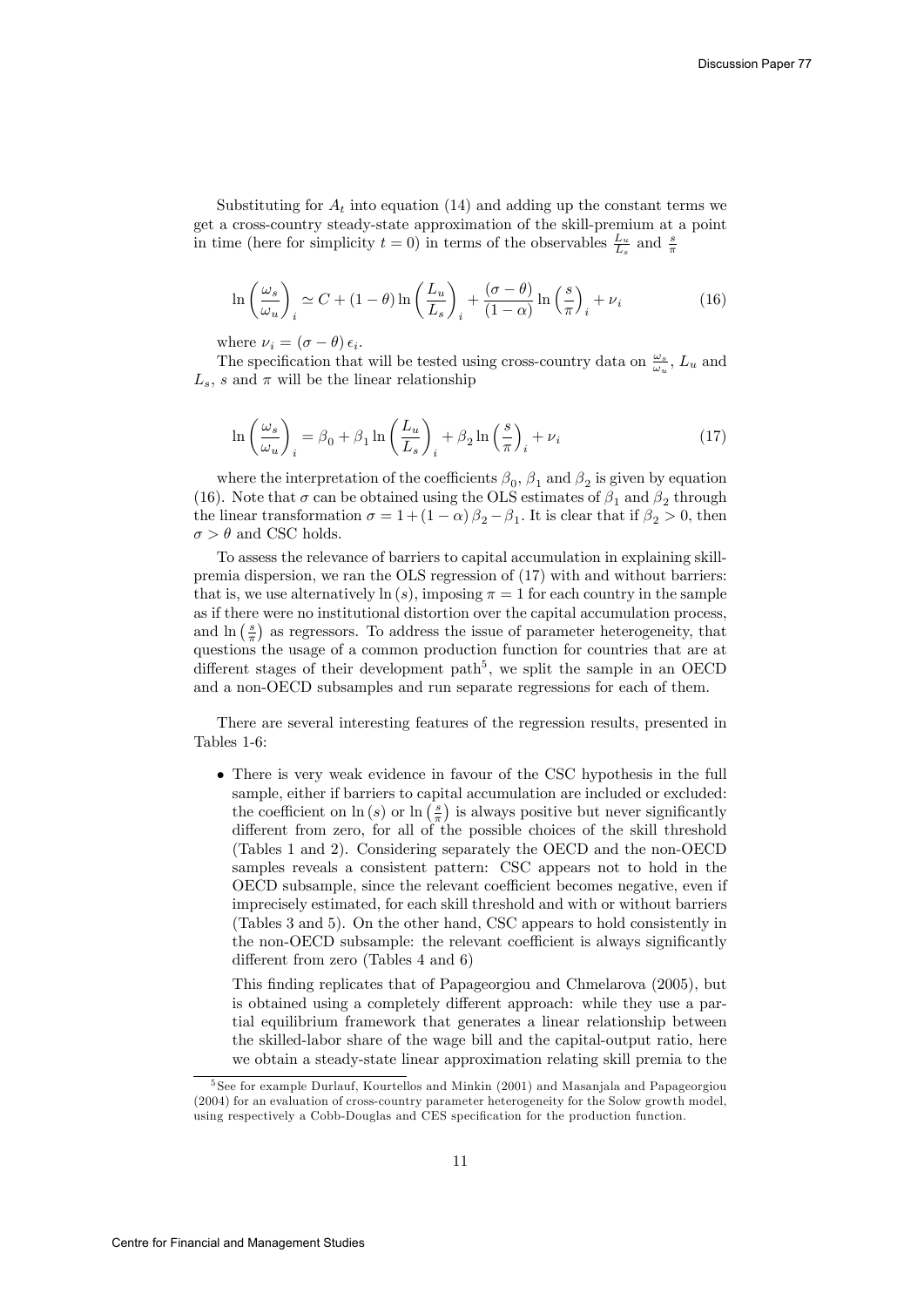determinants of capital accumulation. The evidence in favour of a dynamic degree of substitutability/complementarity between capital, skilled and unskilled labor along the growth path of an economy is reinforced. It seems that countries that are at lower stages of the development path experience a strong degree of complementarity between capital and skills, which is reflected in the behaviour of skill-premia among them as a subset of the world economy: skilled labor receives a premium which may be interpreted as a sign of its crucial role in complementing relatively advanced technologies in a relatively backward technology environment. This is also consistent with Goldin and Katz (1998) finding of a high degree of capital-technology-skill complementarity in the transition from the classical factory to continuous process in the U.S. manufacturing sector in the period 1909-1940: it is conceivable that developing countries are experiencing a similar kind of transition, in which a relatively scarce skilled labor force commands an higher skill premium because of its essentiality in activating new technologies.

On the other hand, the fact that there is no evidence for CSC in the OECD subsample does not necessarily contradict the empirical Öndings of Krusell et al. (2000) and Lindquist (2005) about the relevance of CSC in explaining the dynamic behaviour of the skill premium in the U.S. and in Sweden: it simply indicates that, in this subsample as a whole, the observed dispersion at a point in time of the skill premium is not related to capital intensities as predicted by CSC, and points out that alternative mechanisms for generating the observed dispersion in wage inequality within the subgroup of developed countries are needed.

 $\bullet$  The steady-state relationship (16) not only does offer an explicit test over the existence of CSC, but it also allows for a separate identification of the substitution parameters  $\sigma$  and  $\theta$ : the predicted elasticities of substitution between each couple of inputs can be compared with those obtained in the literature, in general through microeconomic studies as summarized in Hamermesh (1993), to verify the ability of this pure cross-country macroeconomic setting to generate plausible values of these elasticities.

We use the Allen partial elasticity of substitution, that for each couple of inputs measures the percentage change in the ratio of the two inputs generated by one per cent increase in the ratio of their prices, holding the price of the other input and output quantity constant, while the quantity of the other input is free to vary. Intuitively, in a partial equilibrium framework the inverse of the elasticity of substitution  $\varepsilon_{L_s,L_u}$  between skilled and unskilled labor measures the percentage increase of the skill premium following a one percent increase in the ratio  $\frac{L_u}{L_s}$ .

Proceeding as in Sato (1967) one obtains the partial elasticities of substitution:

$$
\varepsilon_{K,L_u} = \varepsilon_{L_s,L_u} = \frac{1}{1-\sigma}
$$
\n
$$
\varepsilon_{K,L_s} = \frac{1}{1-\sigma} + \frac{1}{\zeta_X} \left[ \frac{1}{1-\theta} - \frac{1}{1-\sigma} \right]
$$
\n(18)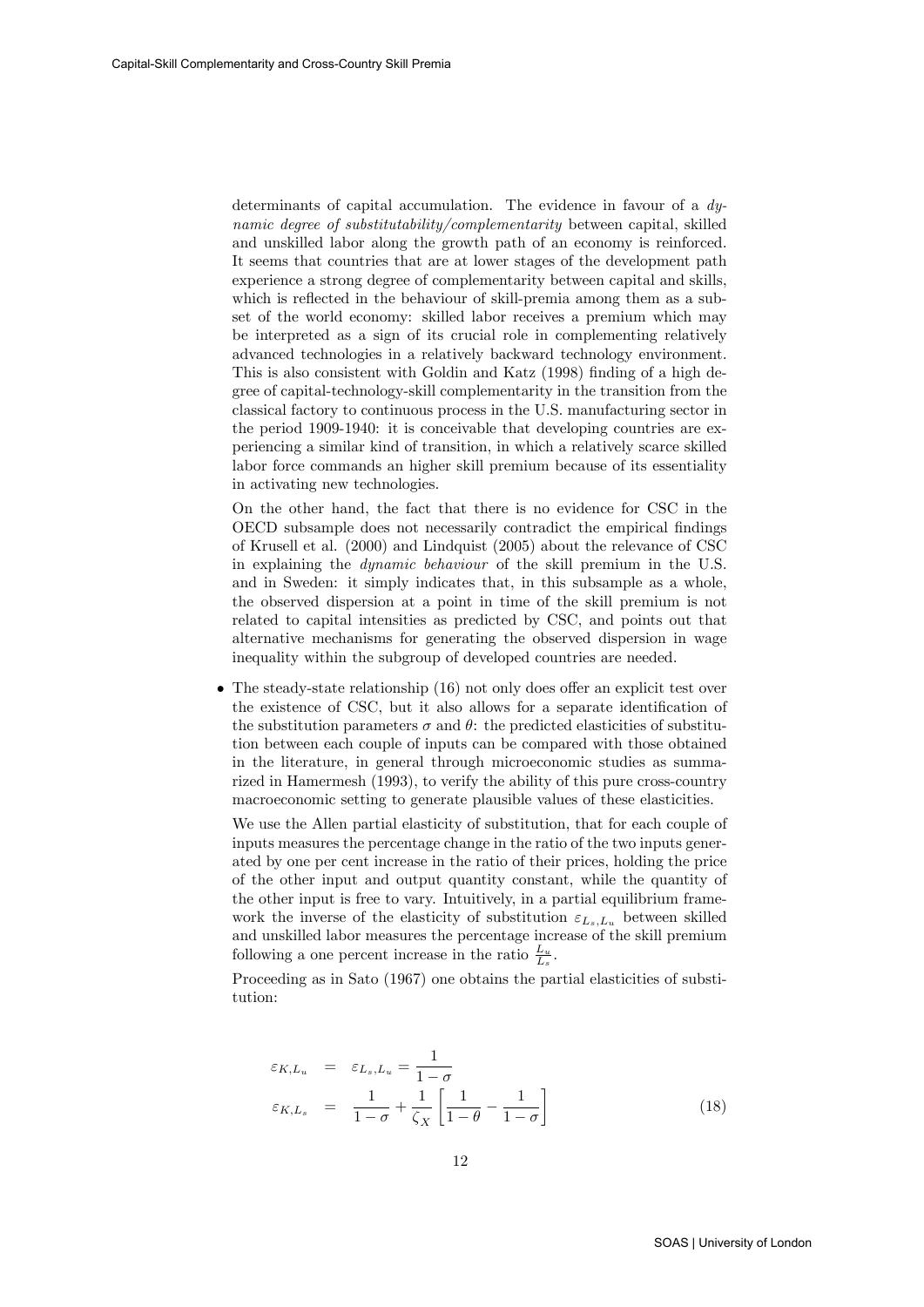where  $\zeta_X$  is the relative share of K and  $L_s$  in total expenditure.

In a closed economy setting with competitive markets,  $\zeta_X$  coincides with the share of GDP which goes to  $K$  and  $L_s$ : since we set the share of GDP which goes to unskilled labor to  $\frac{1}{3}$ , we impose  $\zeta_X = \frac{2}{3}$  and we calculate the two elasticities using (18) and the estimates of  $\sigma$  and  $\theta$ .

The values of the implied elasticities vary with the skill-threshold, with the inclusion or exclusion of barriers and with the samples: in general the full sample and the non-OECD subsample generate reasonable values, while the OECD subsample (which is composed of only 17 observations) does not. Using the primary school threshold the implied elasticities are in general way too high to be consistent with those reported by the literature, ranging from 15 to 50 for  $\varepsilon_{K,L_u}$  and  $\varepsilon_{L_s,L_u}$ , and from 10 to an astonishing and completely unrealistic 738 for  $\varepsilon_{K,L_s}$  (OECD subsample with barriers). Using the secondary school threshold the values become more realistic, especially for the full sample (around 4 for  $\varepsilon_{K,L_u}$  and  $\varepsilon_{L_s,L_u}$ , around 3 for  $\varepsilon_{K,L_s}$ ) and for the non-OECD subsample (respectively around 4 and around 2). The high school threshold always generates realistic values for the elasticities of substitution between inputs, for all the samples with and without barriers: the estimated values of  $\varepsilon_{K,L_u}$  and  $\varepsilon_{L_s,L_u}$  are 2.5 for the full sample and 3.5 for the non-OECD subsample, while  $\varepsilon_{K,L_s}$  is around 2 for both samples.

One can guess from these results that the primary school threshold is inappropriate as a definition of skilled labor, since it generates unrealistic values of the elasticities of substitution: defining skilled those workers "who can at least read a simple text (e.g. a simple set of instructions or a newspaper article) and perform some basic arithmetic operations", as Caselli and Coleman (2006) describe the primary school threshold, seems to be too weak a requirement<sup>6</sup>.

The fact that, at least for the full and non-OECD samples, the steady-state analysis of such an highly aggregate setting is able to generate elasticities of substitution consistent with those estimated by the microeconomic literature is remarkable: Hamermesh (1993) reports values for  $\varepsilon_{L_s,L_u}$  between 0.5 and 3 and lower values for  $\varepsilon_{K,L_s}$ , which is quite close to our estimates. Nevertheless,  $\frac{1}{\varepsilon_{L_s,L_u}} = 1 - \sigma$  gives a measure of the impact of a variation of the relative supply of unskilled labor on the skill-premium in a partial equilibrium setting, while  $(16)$  shows that the steady-state effect of such a change is measured instead by the coefficient  $1 - \theta$ : the estimated impact varies with the threshold and the sample and, not considering the primary school threshold, predicts for the full sample that a 10% increase in the  $\frac{L_u}{L_s}$ ratio raises the steady-state skill-premium between 2.6% and 4.1%. On the other hand (16) also predicts the steady-state impact on the skill-premium of a variation in the effective saving rate: a 10% increase in  $\frac{s}{\pi}$  has a near zero impact for the full sample in which there is weak evidence for CSC,

<sup>6</sup> Caselli and Coleman (2006) results on the existence of cross-country skill-biased technology differences is stronger when the primary school threshold is used: our results could suggest that the secondary or high scool thresholds should be used, which diminishes the amplitude of the observed skill-bias of technology differences.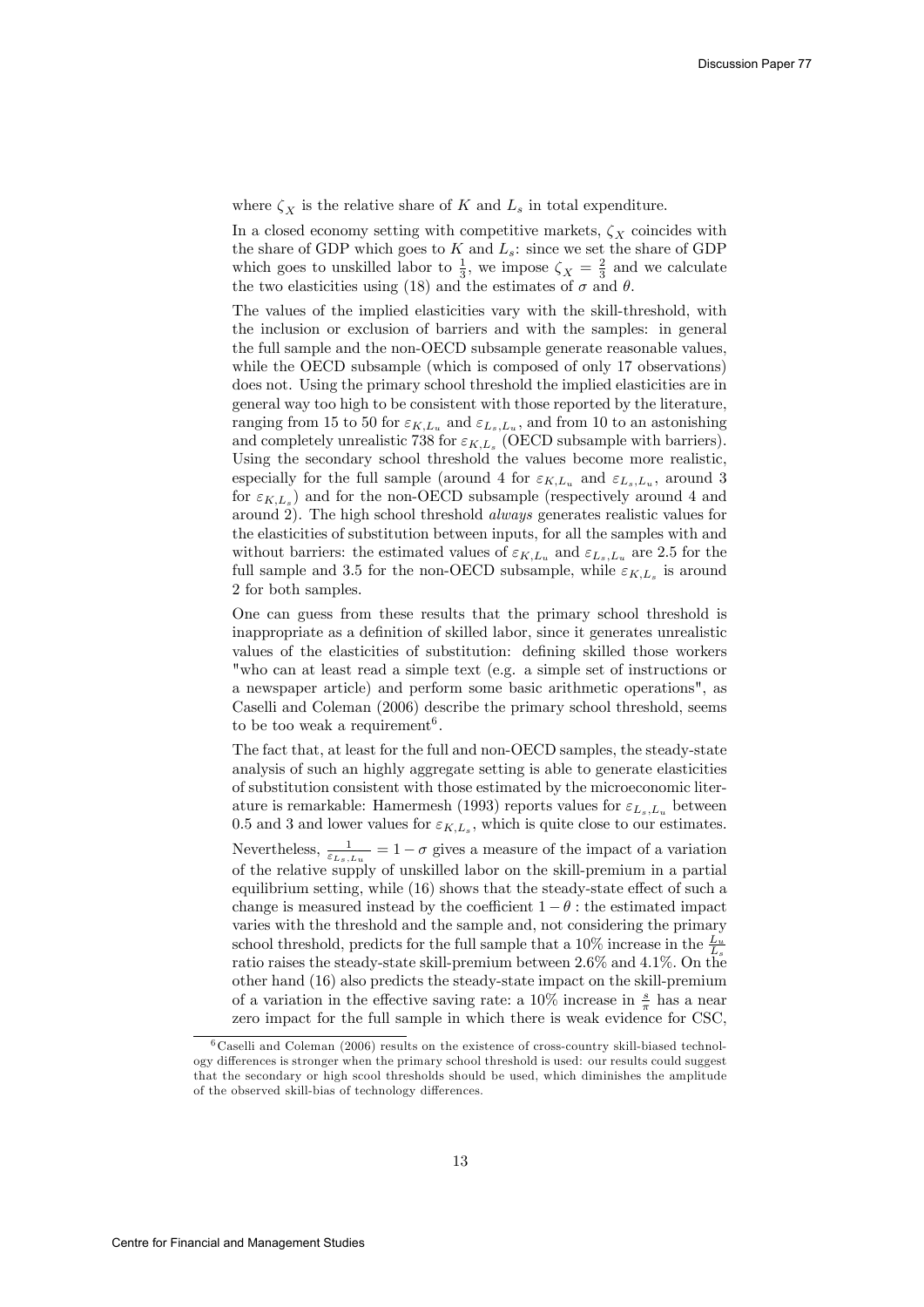while it generates a 3% increase of the skill premium in the non-OECD subsample, where CSC is effective.

- Regression analysis shows that observables have moderate explanatory power  $(R<sup>2</sup>)$  with respect to cross-country dispersion of skill-premia: variation in the  $\frac{L_u}{L_s}$  ratio and in effective saving rates  $\frac{s}{\pi}$  can explain up to 27% of international variation in  $\frac{\omega_s}{\omega_u}$  for the full sample an up to 32% for the non-OECD subsample, while they can explain very little for OECD countries. A great portion of observed dispersion is left unexplained, suggesting that unobservable forces have a role in shaping cross-country inequality. While the observation of cross-country income differences suggest that large productivity differences are needed, the dispersion of cross-country skill premia reinforces this perspective and calls for a theory of productivity differences able to simultaneously explain growth and inequality facts. Caselli and Coleman (2006) find, in a partial equilibrium framework, that the observed dispersion of skill-premia can be explained if skill-biased technological change is introduced: countries seem to use more efficiently the relative abundant factor, an observation that can be theoretically justified in an appropriate technology setting where a country technology choice depends on its factor endowment.
- The introduction of barriers to capital accumulation, contrary to the growth literature where it can change a lot in the empirical performance of some theoretical models, seems to have little effect, with the exception of the non-OECD subsample (Table 4 and 6): when barriers are introduced, the evidence for CSC increases (the difference  $(\sigma - \theta)$ ) is estimated with more precision) and the  $R^2$  grows a bit. This suggests that policy distortions that discourage capital accumulation, as measured by the relative price of investment goods, have a direct influence on inequality in developing countries: the industrial transition they are experiencing, and in which CSC seems to have a role, raises both capital intensity and the skill premium, so that lower barriers to capital accumulation increase wage inequality.

### 5 Conclusion

The CSC hypothesis links the skill premium to capital accumulation: observed cross-country differences in the skill premium are a natural testing ground for evaluating the existence of CSC. We derive a steady-state approximation of the skill premium as a linear function of observables that control the capital accumulation process, saving rates and barriers to investments. We find weak evidence in support for the CSC hypothesis for the full sample, but strong evidence in favour of CSC in the non-OECD subsample, strengthening the results obtained by Papageorgiou and Chmelarova (2005). There is increasing evidence that developing countries are undergoing a transition similar to that documented by Goldin and Katz (1998) for the U.S. during the first part of the twentieth century, when the shift from the classical factory to continuous production processes seems to have been characterized by CSC. We also obtain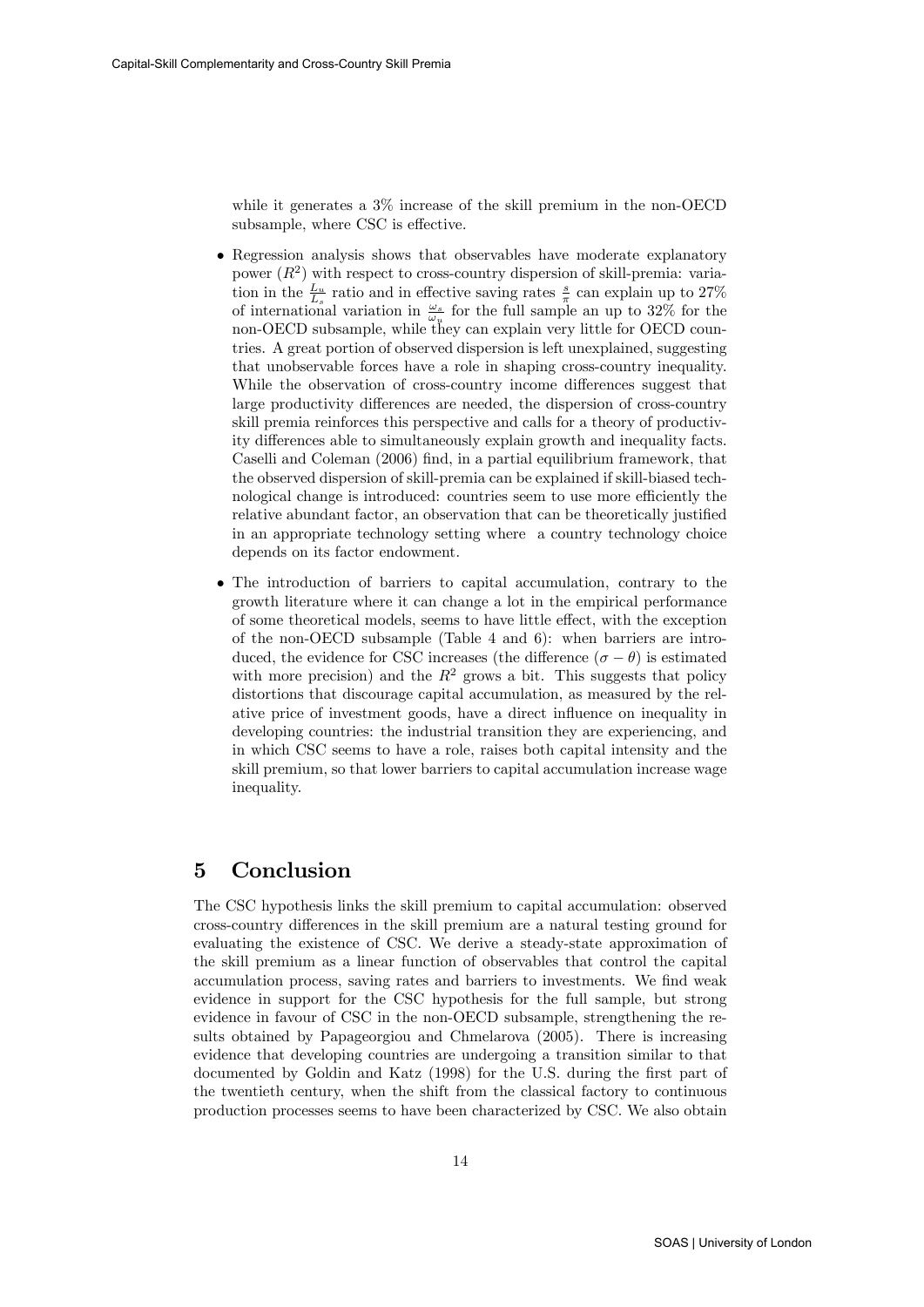estimates of the elasticities of substitution between couple of inputs, so that we can proceed to a robustness check of our analysis comparing them to estimates obtained in other studies. Estimated elasticities of substitutions are consistent with those reported in microeconomic studies only when the threshold separating unskilled and skilled labor is sufficiently high: defining as skilled those workers who have completed only a primary cycle of education seems to be too weak a requirement, leading to unrealistic degree of substitutability between couple of inputs. Finally, we are able to obtain an estimate of the steady-state or long run impact on the skill-premium of a change in the effective saving rate: for OECD countries where CSC is ineffective the impact is null, while in non-OECD countries, where CSC acts, a  $10\%$  increase in the effective saving rate generates a  $3\%$  increase of the skill premium. As a final remark, observables quantities are able to explain only up to 30% of observed cross-country dispersion of skill-premia, suggesting that unobservable forces have a role in shaping cross-country inequality. If the analysis of cross-country income differences suggest that large international productivity differences are needed, the dispersion of cross-country skill premia reinforces this perspective and calls for a theory of productivity differences able to simultaneously explain growth and inequality facts.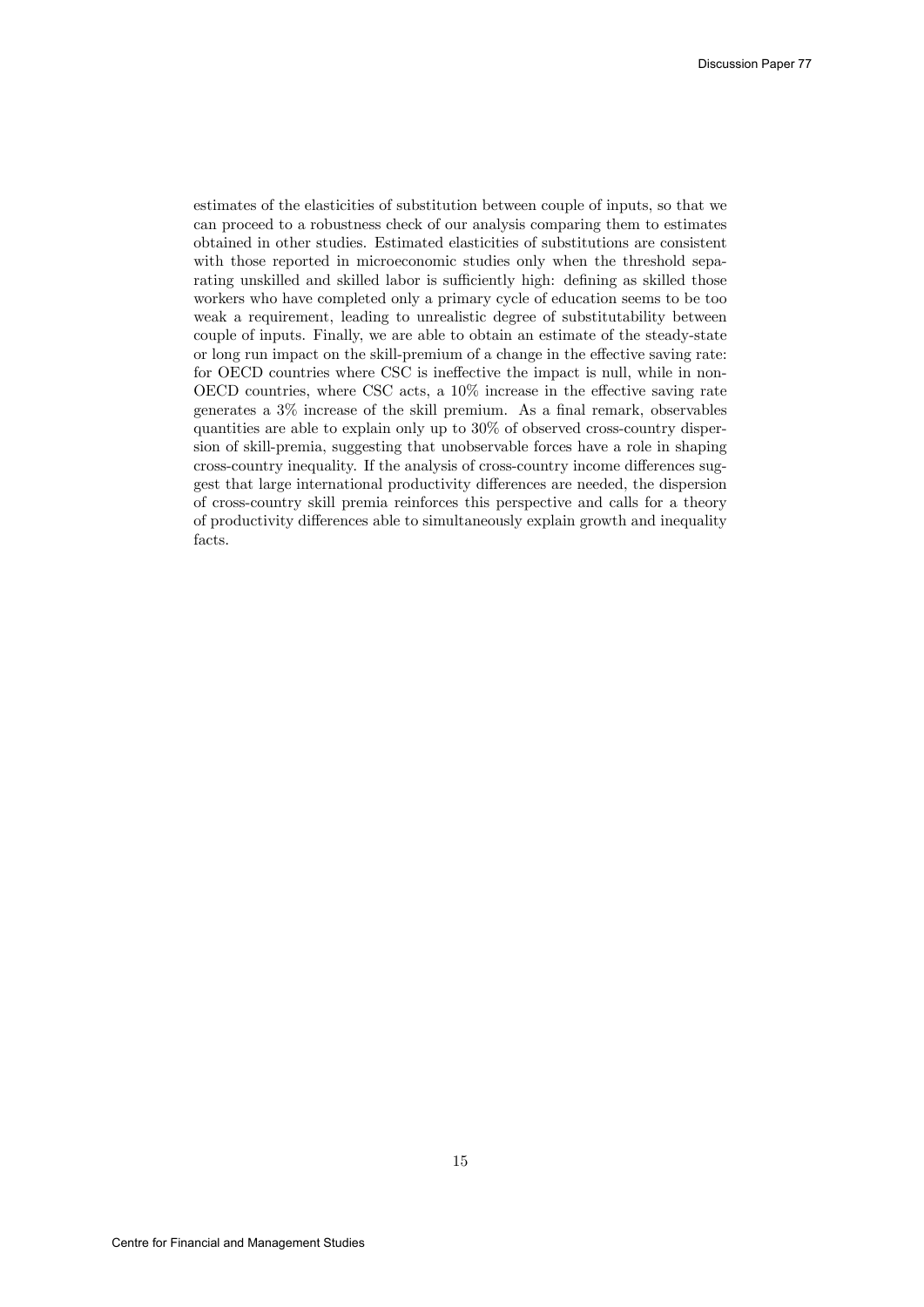### References

Acemoglu, D. (2003), "Patterns of Skill Premia," Review of Economic Studies 70, 199-230.

Barro, R.J. and J. Lee (2001), "International Data on Educational Attainment: Updates and Implications," Oxford Economic Papers, 53 (3), 541-563.

Barro, R. and Sala-i-Martin (1995), Economic Growth, McGraw-Hill, New York.

Caselli, F. and Coleman, W.J. (2006), "The World Technology Frontier", American Economic Review Vol. 96  $n^{\circ}$  3, 499-522.

Duffy, J., C. Papageorgiou and F. Perez-Sebastian (2004), "Capital-Skill Complementarity? Evidence from a Panel of Countries", Review of Economics and Statistics 86, 327-344.

Durlauf, S., Kourtellos, A. and Minkin, A. (2001), "The Local Solow Growth Model", European Economic Review 45, 928-940.

Goldin, C. and L. Katz (1998), "The Origins of Capital-Skill Complementarity", Quarterly Journal of Economics 113, 693-732.

Gollin, D. (2002), "Getting Income Shares Right", Journal of Political Econ $omy 110(2), 458-474.$ 

Griliches, Z. (1969), "Capital-Skill Complementarity," Review of Economics and Statistics 5, 465-68.

Hamermesh, D.S. (1993), Labor Demand, Princeton University Press, Princeton N.J.

Heston, A., Summers, R. and Aten, B. (2002), "Penn World Table Version 6.1", Center for International Comparisons at the University of Pennsylvania (CICUP).

Krusell, P., L. Ohanian, J.-V. Rios-Rull and G.L. Violante (2000), "Capital Skill Complementarity and Inequality: A Macroeconomic Analysis", *Economet*rica 68, 1029-1053.

Lindquist, M.J. (2005), "Capital-Skill Complementarity and Inequality in Sweden", Scandinavian Journal of Economics  $107/4$ , 711-735.

Masanjala, W. and Papageorgiou, C. (2004), "The Solow Model with CES Technology: Nonlinearities and Parameter Heterogeneity", Journal of Applied Econometrics 19, 171-201.

Papageorgiou, C. and Chmelarova, V. (2005), "Nonlinearities in Capital-Skill Complementarity", Journal of Economic Growth 1, 55-86.

Papageorgiou, C. and Saam, M. (2005) , "Two-Level CES Production Technology in the Solow and Diamond Growth Models", Working Paper, Louisiana State University.

Psacharopoulos, G. (1994). "Returns to Investment in Education: A Global Update," World Development 22, 1325-1343.

Restuccia, D., Urrutia, C., (2001), "Relative Prices and Investment Rates", Journal of Monetary Economics 47, 93-121.

Sato, K. (1967), "A Two-Level Constant-Elasticity-of-Substitution Production Function", Review of Economic Studies 43, 201-218.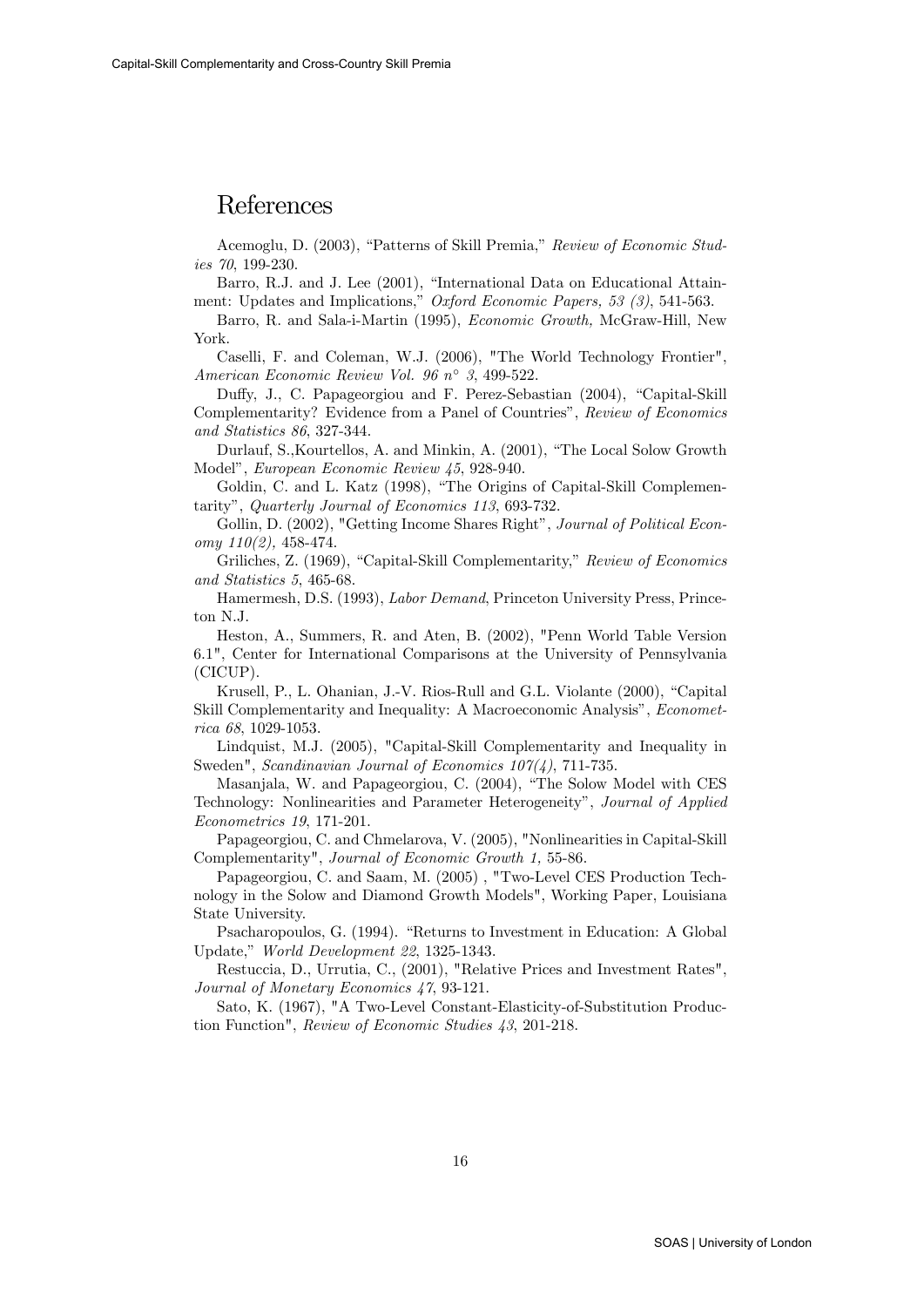## Appendix A

The logarithm of the steady-state level of total capital per unit of effective skilled labor is given by

$$
\ln(\widetilde{x}^*) = \frac{1}{\sigma} \ln \left[ \frac{(1-\alpha)\left(\frac{L_u}{L_s}\right)^{\sigma}}{\left[\frac{\pi(\delta+g)}{s}\right]^{\sigma} - \alpha} \right]
$$
(A1)

which is a function  $g(\sigma)$  of the elasticity parameter  $\sigma$  which measure the degree of substitutability between raw labor  $L_u$  and the physical-human capital aggregate  $\boldsymbol{X}.$ 

Approximating (A1) by a first-order Taylor expansion of  $g(\sigma)$  in the neighborhood of  $\sigma = 0$  gives

$$
\ln(\widetilde{x}^*) \simeq \lim_{\sigma \to 0} g(\sigma) + \lim_{\sigma \to 0} g'(\sigma) \cdot \sigma
$$
\n(A2)\n
$$
= 0 + \lim_{\sigma \to 0} \left\{ -g(\sigma) + \frac{\left( \frac{\pi(\delta + g)}{\delta} \right)^{\sigma} - \alpha \right) (1 - \alpha) \left( \frac{L_u}{L_s} \right)^{\sigma} \ln \left( \frac{L_u}{L_s} \right)}{\left( \frac{\pi(\delta + g)}{\delta} \right)^{\sigma} - \alpha \right\}^2} - \frac{\left( 1 - \alpha \right) \left( \frac{L_u}{L_s} \right)^{\sigma} \left( \frac{\pi(\delta + g)}{\delta} \right)^{\sigma} \ln \left( \frac{\pi(\delta + g)}{\delta} \right)}{\left( \frac{\pi(\delta + g)}{\delta} \right)^{\sigma} - \alpha \right\}}{1 - \frac{\left( 1 - \alpha \right) \left( \frac{L_u}{L_s} \right)^{\sigma} \left( \frac{\pi(\delta + g)}{\delta} \right)^{\sigma} - \alpha}{\left( \frac{\pi(\delta + g)}{\delta} \right)^{\sigma} - \alpha \right}}}
$$
\n
$$
= \ln\left(\frac{L_u}{L_s}\right) - \frac{1}{(1 - \alpha)} \ln \left[ \frac{\pi(\delta + g)}{s} \right]
$$
\n(A2)

Notice also that in the limit for  $\sigma \to 0$  the production function (7) becomes a Cobb-Douglas aggregate of the physical-human capital composite X and of unskilled labor  $L_u$  ( Barro and Sala-i-Martin (1995, pag.56) ):

$$
\lim_{\sigma \to 0} Y_t = \lim_{\sigma \to 0} A_t \left\{ \alpha X_t^{\sigma} + (1 - \alpha) L_{u,t}^{\sigma} \right\}^{\frac{1}{\sigma}} = A_t X_t^{\alpha} L_u^{1 - \alpha}
$$
\n(A3)

and  $(1 - \alpha)$  becomes the share of GDP that goes to unskilled labor.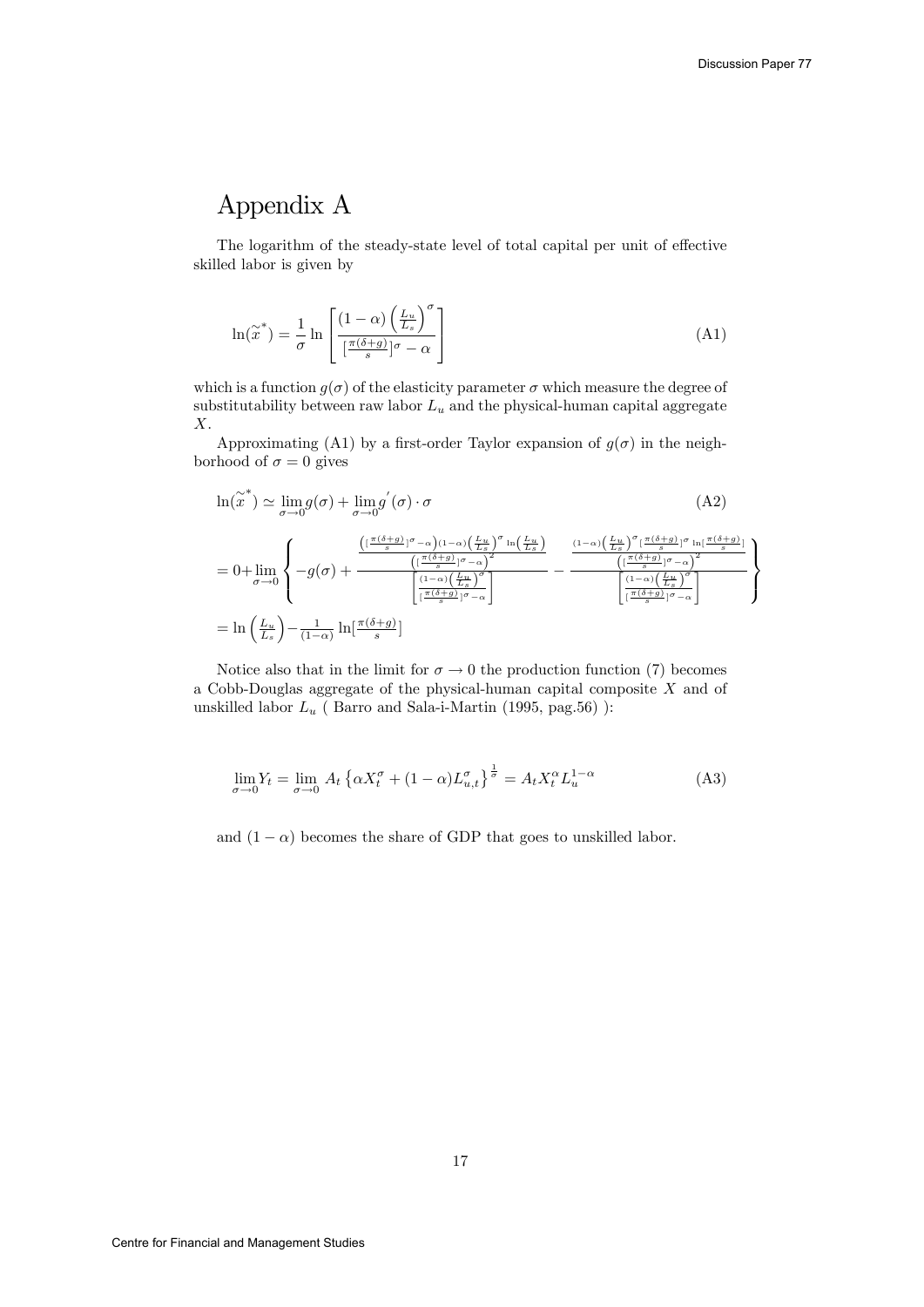# Appendix B - Data Description

Table B1 - Countries, Labor Stocks, Saving Rates and Barriers

| Country        | $L_u^P$ | ${\cal L}_s^P$ | Р<br>$\frac{\omega_s}{\omega_u}$ | $\mathcal{L}^S_u$ | ${\cal L}_s^S$ | $\scriptstyle S$<br>$\underline{\omega}_s$<br>$\omega_u$ | ${\cal L}_u^H$ | ${\cal L}_s^H$ | Η<br>$\underline{\omega_s}$<br>$\omega_u$ | $\boldsymbol{s}$ | $\pi$   | Year |
|----------------|---------|----------------|----------------------------------|-------------------|----------------|----------------------------------------------------------|----------------|----------------|-------------------------------------------|------------------|---------|------|
|                |         |                |                                  |                   |                |                                                          |                |                |                                           |                  |         |      |
| Argentina      | 60      | 106            | 1.51                             | 148               | 29             | 2.53                                                     | 192            | $\overline{7}$ | 4.23                                      | 25.3             | 1.81    | 1989 |
| Australia      | 17      | 129            | 1.24                             | 85                | 56             | 1.63                                                     | 146            | 15             | 2.13                                      | 31.5             | 1.08    | 1982 |
| <b>Bolivia</b> | 75      | 51             | 1.33                             | 105               | 20             | 1.89                                                     | 125            | 6              | 2.7                                       | 13.3             | 1.21    | 1989 |
| Botswana       | 115     | 41             | 2.15                             | 174               | $\overline{5}$ | 5.58                                                     | 190            | $\mathbf{1}$   | 14.5                                      | 28.3             | 1.72    | 1979 |
| <b>Brazil</b>  | 100     | 62             | 1.8                              | 129               | 22             | 3.75                                                     | 159            | 7              | 7.83                                      | 23.2             | 1.27    | 1989 |
| Canada         | 7       | 134            | 1.23                             | 83                | 56             | 1.6                                                      | 159            | 6              | 2.07                                      | 23.3             | 1.23    | 1981 |
| Chile          | 73      | 108            | 1.62                             | 143               | 35             | 2.94                                                     | 203            | 8              | 5.37                                      | 29.7             | 1.09    | 1989 |
| China          | 65      | 50             | 1.22                             | 105               | 13             | 1.57                                                     | 124            | $\mathbf 1$    | $2.01\,$                                  | 20.3             | 1.69    | 1985 |
| Colombia       | 83      | 76             | 1.75                             | 138               | 22             | 3.53                                                     | 180            | 5              | 7.1                                       | 18               | 1.35    | 1989 |
| Costa Rica     | 83      | 77             | 1.55                             | 126               | 28             | 2.67                                                     | 156            | 10             | 4.6                                       | 14.7             | 1.61    | 1989 |
| Cyprus         | 48      | 144            | 1.55                             | 125               | 54             | 2.69                                                     | 211            | 13             | 4.66                                      | 31.2             | 1.02    | 1984 |
| Dominican Rep. | 85      | 49             | 1.46                             | 116               | 17             | 2.33                                                     | 134            | 6              | 3.73                                      | 17.1             | 1.51    | 1989 |
| Ecuador        | 69      | 107            | 1.6                              | 126               | $39\,$         | 2.89                                                     | 171            | 13             | 5.22                                      | 24.4             | 0.85    | 1987 |
| El Salvador    | 92      | 38             | 1.47                             | 123               | 10             | 2.39                                                     | 136            | 3              | 3.89                                      | 8                | $2.2\,$ | 1990 |
| France         | 46      | 112            | 1.49                             | 130               | 33             | 2.46                                                     | 183            | 7              | 4.06                                      | 26.2             | 1.04    | 1985 |
| Ghana          | 84      | 35             | 1.4                              | 123               | 5              | 2.15                                                     | 130            | $\mathbf 1$    | 3.29                                      | 9.1              | 2.02    | 1989 |
| Greece         | 27      | 85             | 1.11                             | 88                | 26             | 1.28                                                     | 109            | 9              | 1.46                                      | 29.3             | 1.11    | 1985 |
| Guatemala      | 98      | 43             | 1.81                             | 133               | 11             | 3.82                                                     | 151            | 3              | 8.05                                      | 8.8              | 1.84    | 1989 |
| Honduras       | 102     | 75             | 2.02                             | 152               | 21             | 4.87                                                     | 217            | 3              | 11.75                                     | 13.8             | 1.56    | 1989 |
| Hong Kong      | $38\,$  | 99             | 1.28                             | 97                | 39             | 1.73                                                     | 151            | 6              | $2.35\,$                                  | 19.9             | 1.54    | 1981 |
| Hungary        | 37      | 89             | 1.29                             | 111               | 22             | 1.47                                                     | 128            | 8              | 1.83                                      | 16.7             | 1.75    | 1987 |
| India          | 79      | 34             | 1.22                             | 102               | 12             | 1.55                                                     | 115            | 3              | 1.99                                      | 16.8             | 1.34    | 1981 |
| Indonesia      | 85      | 72             | 1.97                             | 177               | 11             | 4.62                                                     | 222            | $\mathbf{1}$   | 10.8                                      | 13.9             | 1.33    | 1981 |
| Israel         | 37      | 119            | 1.29                             | 87                | 58             | 1.78                                                     | 156            | 14             | 2.45                                      | 28.5             | 0.94    | 1979 |
| Italy          | 43      | 66             | 1.1                              | 91                | 20             | 1.23                                                     | 110            | $\overline{4}$ | 1.38                                      | 24.9             | 1.03    | 1987 |
| Jamaica        | 96      | 185            | 3.16                             | 294               | 29             | 13.36                                                    | 490            | 3              | 56.37                                     | 20.6             | 1.39    | 1989 |
| Japan          | 28      | 119            | 1.3                              | 106               | 43             | 1.79                                                     | 152            | 12             | 2.48                                      | 36               | 1.21    | 1975 |
| Kenya          | 109     | 34             | 1.93                             | 159               | $\overline{4}$ | 4.38                                                     | 166            | $\mathbf{1}$   | 9.93                                      | 17.4             | 1.68    | 1980 |
|                |         |                |                                  |                   |                |                                                          |                |                |                                           |                  |         |      |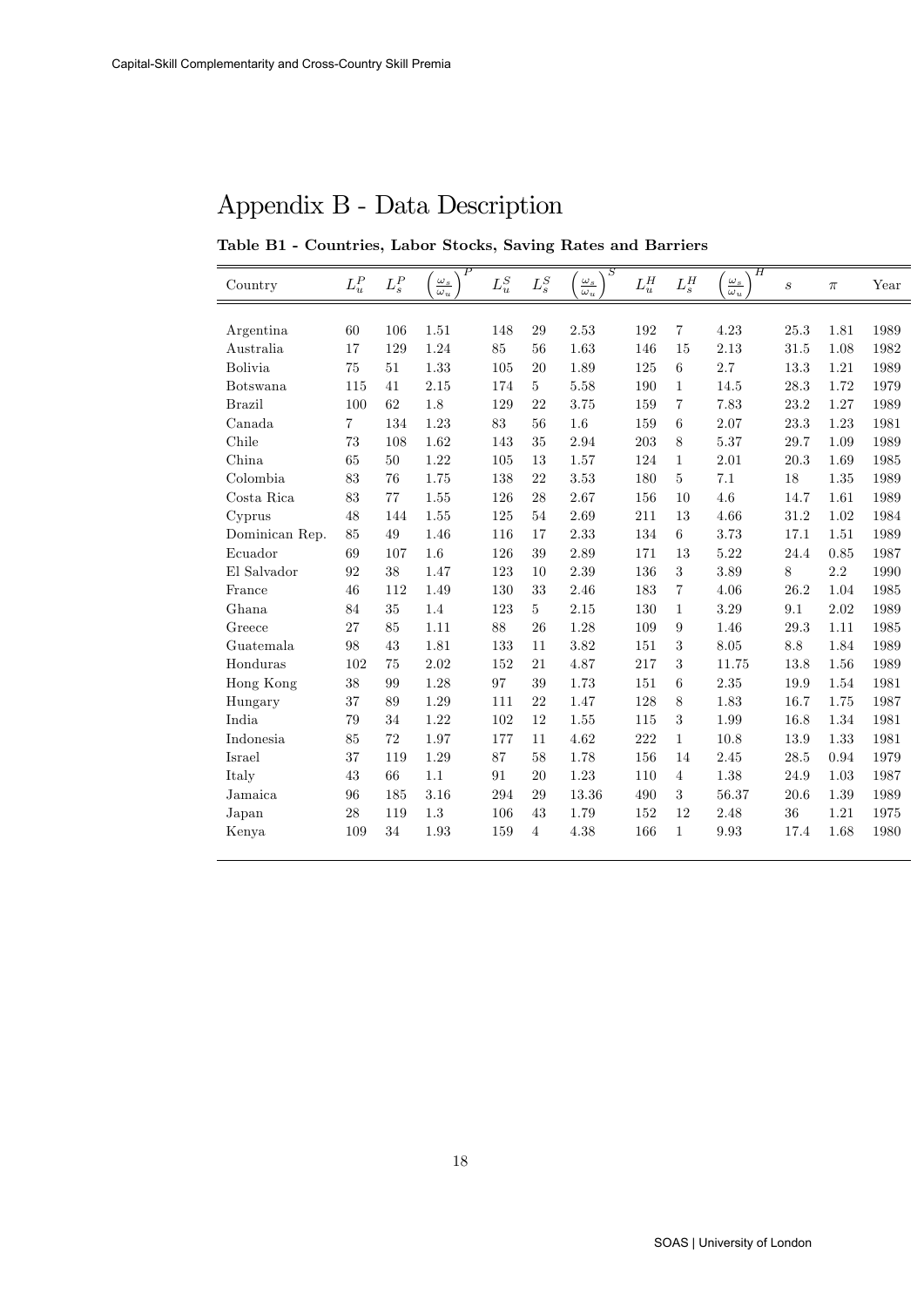| Country      | $L_u^P$ | $\mathcal{L}^P_s$ | $_{P}$<br>$\frac{\omega_s}{\omega_u}$ | $L_u^S$ | ${\cal L}_s^S$ | $\overline{S}$<br>$\frac{\omega_s}{\omega_u}$ | $L_u^H$ | ${\cal L}_s^H$ | H<br>$\underline{\omega_s}$<br>$\omega_u$ | $\boldsymbol{s}$ | $\pi$        | Year |
|--------------|---------|-------------------|---------------------------------------|---------|----------------|-----------------------------------------------|---------|----------------|-------------------------------------------|------------------|--------------|------|
|              |         |                   |                                       |         |                |                                               |         |                |                                           |                  |              |      |
| Malaysia     | 59      | 82                | 1.46                                  | 127     | 22             | 2.33                                          | 169     | $\overline{2}$ | 3.73                                      | 23.2             | 1.31         | 1979 |
| Mexico       | 81      | 92                | 1.76                                  | 144     | 28             | 3.56                                          | 196     | $\overline{7}$ | $7.2\,$                                   | 19.5             | 1.51         | 1984 |
| Netherlands  | 24      | 128               | 1.34                                  | 119     | 40             | 1.95                                          | 169     | 10             | 2.82                                      | 25.8             | 1.14         | 1983 |
| Nicaragua    | 91      | 40                | 1.47                                  | 114     | 15             | 2.39                                          | 126     | 6              | 3.89                                      | 14.5             | 1.96         | 1978 |
| Pakistan     | 85      | 30                | 1.47                                  | 107     | 9              | 2.39                                          | 120     | $\overline{2}$ | 3.89                                      | 12.2             | 1.86         | 1979 |
| Panama       | 63      | 139               | 1.73                                  | 142     | 47             | 3.43                                          | 227     | 11             | 6.81                                      | 26.1             | 1.23         | 1989 |
| Paraguay     | 88      | 68                | 1.58                                  | 141     | 19             | 2.82                                          | 170     | 5              | 5                                         | 11.7             | 1.88         | 1989 |
| Peru         | 65      | 75                | 1.38                                  | 106     | 30             | 2.07                                          | 139     | 10             | 3.11                                      | 12               | 1.45         | 1990 |
| Philippines  | 46      | 97                | 1.38                                  | 103     | 37             | 2.05                                          | 141     | 13             | 3.06                                      | 14.9             | 1.87         | 1988 |
| Poland       | 19      | 98                | 1.12                                  | 98      | 24             | 1.3                                           | 119     | $\overline{7}$ | 1.5                                       | 21.73            | 1.07         | 1986 |
| Portugal     | 64      | 59                | 1.49                                  | 118     | 14             | 2.46                                          | 142     | 3              | 4.06                                      | 22.5             | 1.33         | 1985 |
| Singapore    | 71      | 89                | 1.71                                  | 150     | 22             | 3.34                                          | 196     | $\overline{4}$ | 6.53                                      | 32.2             | 1.36         | 1974 |
| South Korea  | 28      | 159               | 1.53                                  | 114     | 61             | $2.6\,$                                       | 219     | 12             | 4.41                                      | 22.3             | 1.38         | 1986 |
| Sri Lanka    | 51      | 76                | 1.32                                  | 117     | 18             | 1.88                                          | 149     | $\mathbf{1}$   | 2.66                                      | 14.8             | 2.62         | 1981 |
| Sweden       | 28      | 133               | 1.31                                  | 78      | 67             | 1.83                                          | 170     | 13             | 2.55                                      | 24.5             | 1.15         | 1981 |
| Switzerland  | 22      | 142               | 1.37                                  | 87      | 64             | 2.04                                          | 192     | 8              | 3.02                                      | 29.7             | 1.15         | 1987 |
| Taiwan       | 36      | 97                | 1.27                                  | 95      | 37             | 1.72                                          | 143     | 7              | 2.32                                      | 20.7             | 1.50         | 1972 |
| Thailand     | 87      | 65                | 1.52                                  | 143     | 16             | 2.55                                          | 152     | 8              | 4.29                                      | 18               | 1.72         | 1989 |
| Tunisia      | 82      | 36                | 1.38                                  | 104     | 14             | 2.05                                          | 122     | 3              | 3.06                                      | 13.8             | 2.09         | 1980 |
| UK           | 36      | 115               | 1.31                                  | 121     | 36             | 1.84                                          | 163     | 9              | 2.59                                      | 18.4             | 1.22         | 1972 |
| <b>USA</b>   | 6       | 229               | 1.48                                  | 65      | 116            | 2.43                                          | 237     | 27             | 3.94                                      | 21.1             | $\mathbf{1}$ | 1989 |
| Uruguay      | 62      | 97                | 1.47                                  | 139     | 28             | 2.39                                          | 176     | $\overline{7}$ | 3.89                                      | 11.8             | 2.60         | 1989 |
| Venezuela    | 69      | 71                | 1.4                                   | 111     | 27             | 2.13                                          | 141     | 8              | 3.24                                      | 11.4             | 1.46         | 1989 |
| West Germany | 41      | 94                | 1.22                                  | 122     | 22             | 1.55                                          | 145     | 5              | 1.99                                      | 28.5             | 0.97         | 1988 |

Table B1 - Continued

*Note:*  $L_n^j$  and  $L_s^j$  for  $j = P, S, H$  are the stocks of unskilled and skilled labor For the primary, secondary and high school threshold, taken from Caselli and Coleman for the primary, secondary and high school threshold, taken from Caselli and Coleman (2006) and discussed in the main text.  $\left(\frac{\omega_s}{\omega_u}\right)$  $j^{j}$  for  $j = P, S, H$  is the skill premium for the primary, secondary and high school threshold, also taken from Caselli and Coleman (2006).  $s$  and  $\pi$  are respectively average investment share of GDP and average relative price of investment over consumption over the period 1960-1985, the former taken from Mankiw, Romer and Weil (1992), the latter computed from PWT 6.1."Year" refers to the time when the Mincerian coefficient used to calculate the skill premium has been estimated.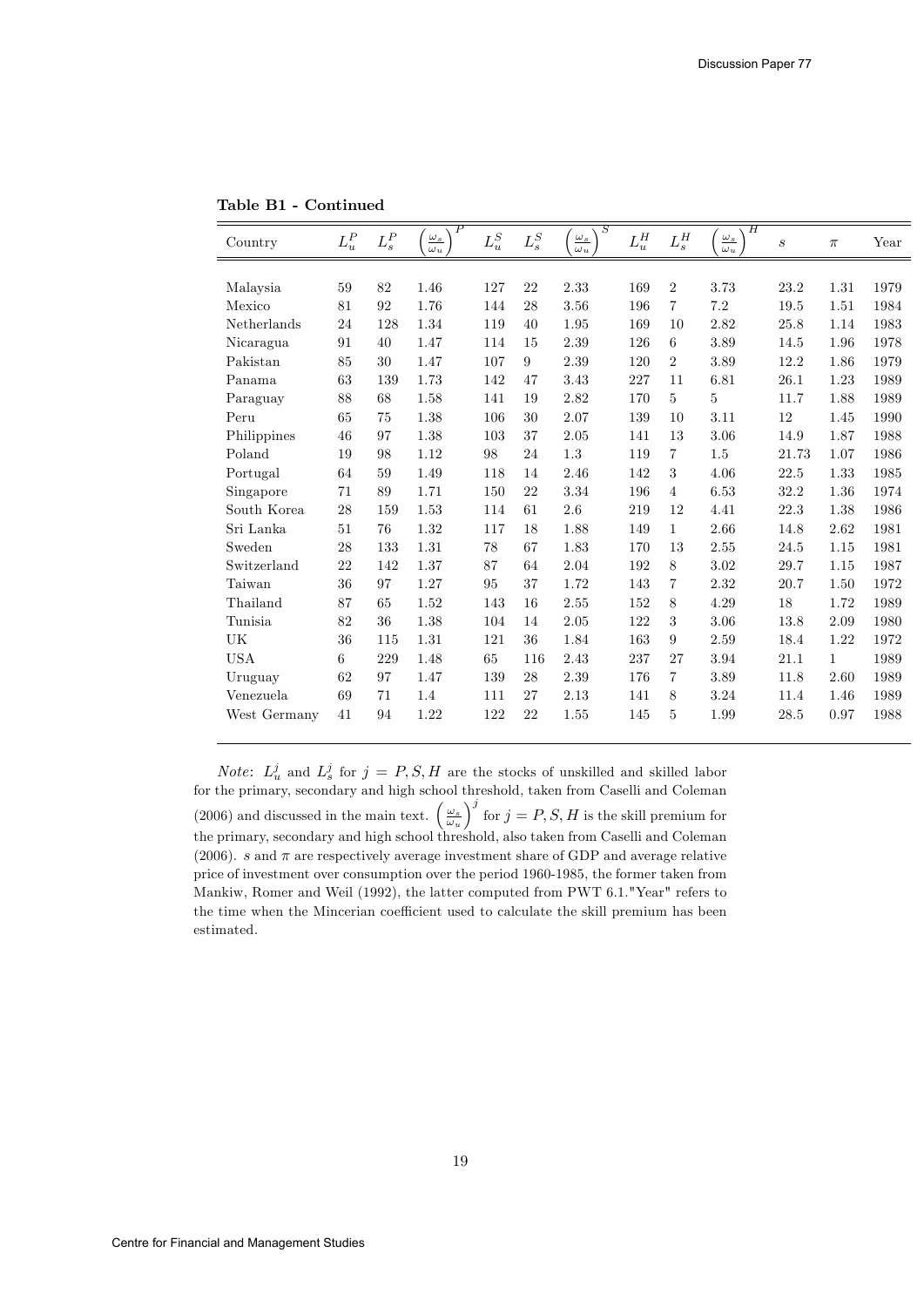|                                                                               | Mean                                   | Std. Dev.                           | Min                           | Max                                | Obs                        |
|-------------------------------------------------------------------------------|----------------------------------------|-------------------------------------|-------------------------------|------------------------------------|----------------------------|
| $(L_u/L_s)^P$<br>$(L_u/L_s)^S$<br>$(L_u/L_s)^H$<br>$\mathcal{S}_{1}$<br>$\pi$ | 0.99<br>6.95<br>45.28<br>20.41<br>1.47 | 0.83<br>7.43<br>50.86<br>6.9<br>0.4 | 0.026<br>0.56<br>8.78<br>0.85 | 3.21<br>39.75<br>222<br>36<br>2.62 | 52<br>52<br>52<br>52<br>52 |

Table B2 - Descriptive statistics - Full Sample

Table B3 - Descriptive statistics - OECD Subsample

| $(L_u/L_s)^P$<br>$(L_u/L_s)^S$<br>0.36<br>0.29<br>0.026<br>1.08<br>17<br>3.34<br>2.02<br>17<br>0.56<br>8.43<br>$(L_u/L_s)^H$<br>20.65<br>47.33<br>17<br>9.6<br>8.78<br>$\overline{s}$<br>24.82<br>16.66<br>17<br>5.02<br>36 | Mean | Std. Dev. Min | Max | Obs) |
|-----------------------------------------------------------------------------------------------------------------------------------------------------------------------------------------------------------------------------|------|---------------|-----|------|
| 17<br>0.21<br>0.97<br>1.75<br>1.19<br>$\pi$                                                                                                                                                                                 |      |               |     |      |

Table B3 - Descriptive statistics - Non-OECD Subsample

|                                | Mean  | Std. Dev. | – Min | Max   | Obs |
|--------------------------------|-------|-----------|-------|-------|-----|
|                                |       |           |       |       |     |
|                                | 1.30  | 0.84      | 0.31  | 3.21  | 35  |
| $(L_u/L_s)^P$<br>$(L_u/L_s)^S$ | 8.69  | 8.44      | 1.5   | 39.75 | 35  |
| $(L_u/L_s)^H$                  | 57.24 | 58.19     | 10.84 | 222   | 35  |
| $\mathcal{S}_{1}$              | 18.27 | 6.72      | 8     | 32.2  | 35  |
| $\pi$                          | 1.59  | 0.41      | 0.85  | 2.62  | 35  |
|                                |       |           |       |       |     |

*Note:*  $(L_u/L_s)^j$  for  $j = P, S, H$  is relative supply of unskilled labor respectively for the primary, secondary and high school threshold (Source: Caselli and Coleman (2006)). s and  $\pi$  are respectively average investment share of GDP and average relative price of investment over consumption over the period 1960-1985, the former taken from Mankiw, Romer and Weil (1992), the latter computed from PWT 6.1.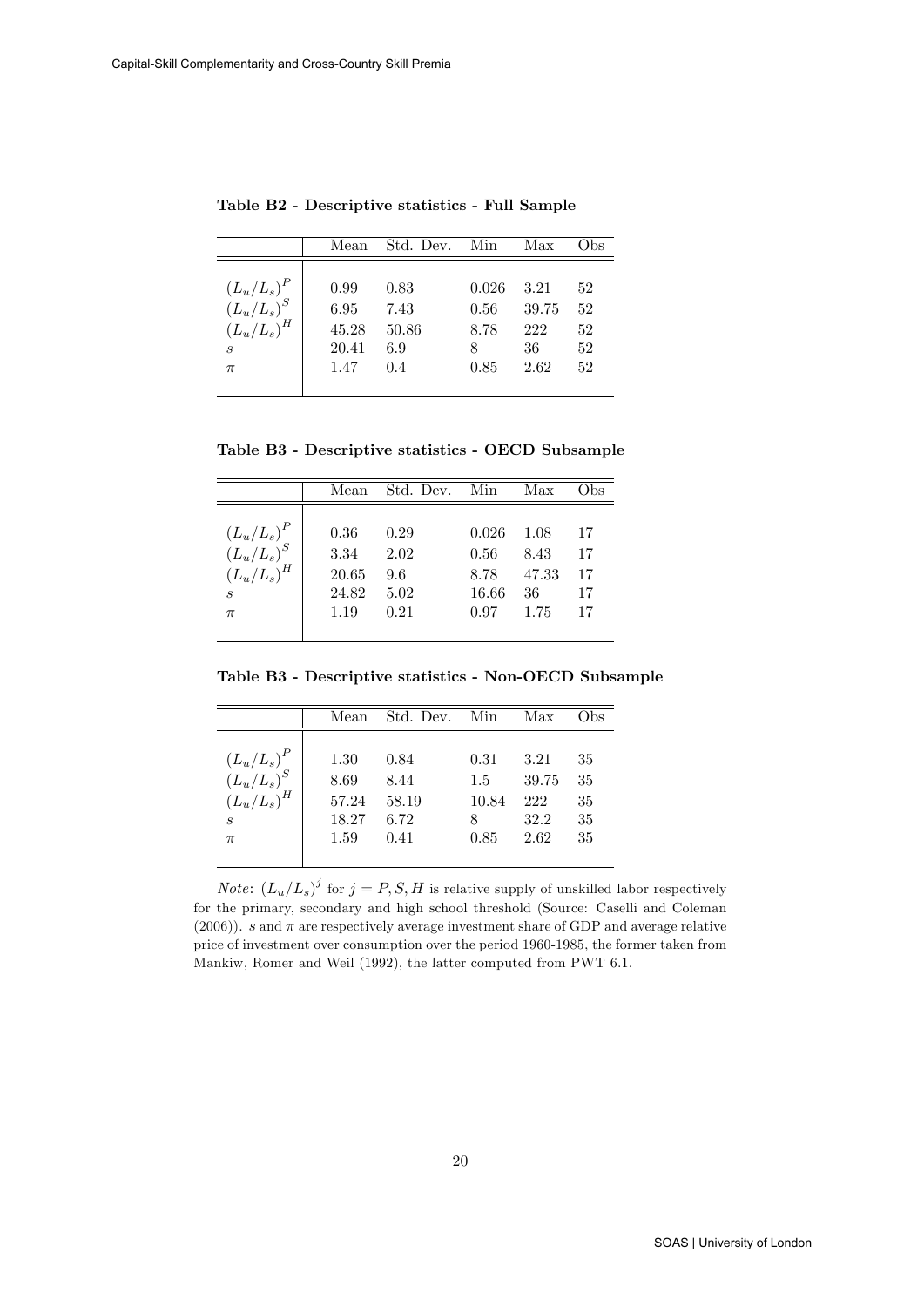|                                               | Skill Threshold               |                               |                               |  |  |  |  |  |
|-----------------------------------------------|-------------------------------|-------------------------------|-------------------------------|--|--|--|--|--|
|                                               | Primary $(P)$                 | Secondary (S)                 | High School (H)               |  |  |  |  |  |
| Constant                                      | 0.2422378<br>(0.1898754)      | 0.044101<br>(0.4678897)       | $-0.2724844$<br>(0.8573914)   |  |  |  |  |  |
| $\ln\left(\frac{L_u}{L_s}\right)$             | $0.0740959**$<br>(0.0291791)  | $0.2602965***$<br>(0.0755516) | $0.4196514***$<br>(0.1451645) |  |  |  |  |  |
| $\ln(s)$                                      | 0.0603812<br>(0.0679365)      | 0.1417124<br>(0.1373441)      | 0.0698606<br>(0.1890973)      |  |  |  |  |  |
| Implied $\theta$                              | $0.9259041***$<br>(0.0291791) | $0.7397035***$<br>(0.0755516) | $0.5803486***$<br>(0.1451645) |  |  |  |  |  |
| Implied $\sigma$                              | $0.9458299***$<br>(0.0209356) | $0.7864686***$<br>(0.0610165) | $0.6034026***$<br>(0.1292275) |  |  |  |  |  |
| $R^2$                                         | 0.1254                        | 0.2124                        | 0.2700                        |  |  |  |  |  |
| $\varepsilon_{K,L_u} = \varepsilon_{L_s,L_u}$ | 18.18                         | 4.67                          | 2.51                          |  |  |  |  |  |
| $\varepsilon_{K,L_s}$                         | 10.91                         | 3.41                          | 2.31                          |  |  |  |  |  |
| CSC                                           | Yes (weak)                    | Yes $(weak)$                  | Yes $(weak)$                  |  |  |  |  |  |
| Obs.                                          | 52                            | 52                            | 52                            |  |  |  |  |  |

Table 1 - Cross-country skill premia without barriers to capital accumulation ( $\pi = 1$  for all countries in the sample)

*Note*: OLS estimate of equation (17). Robust standard errors in parentheses.<sup>\*</sup>,<sup>\*\*</sup> and  $^{***}$  mean significantly different from 0 at the  $10\%, 5\%$  or  $1\%$  level.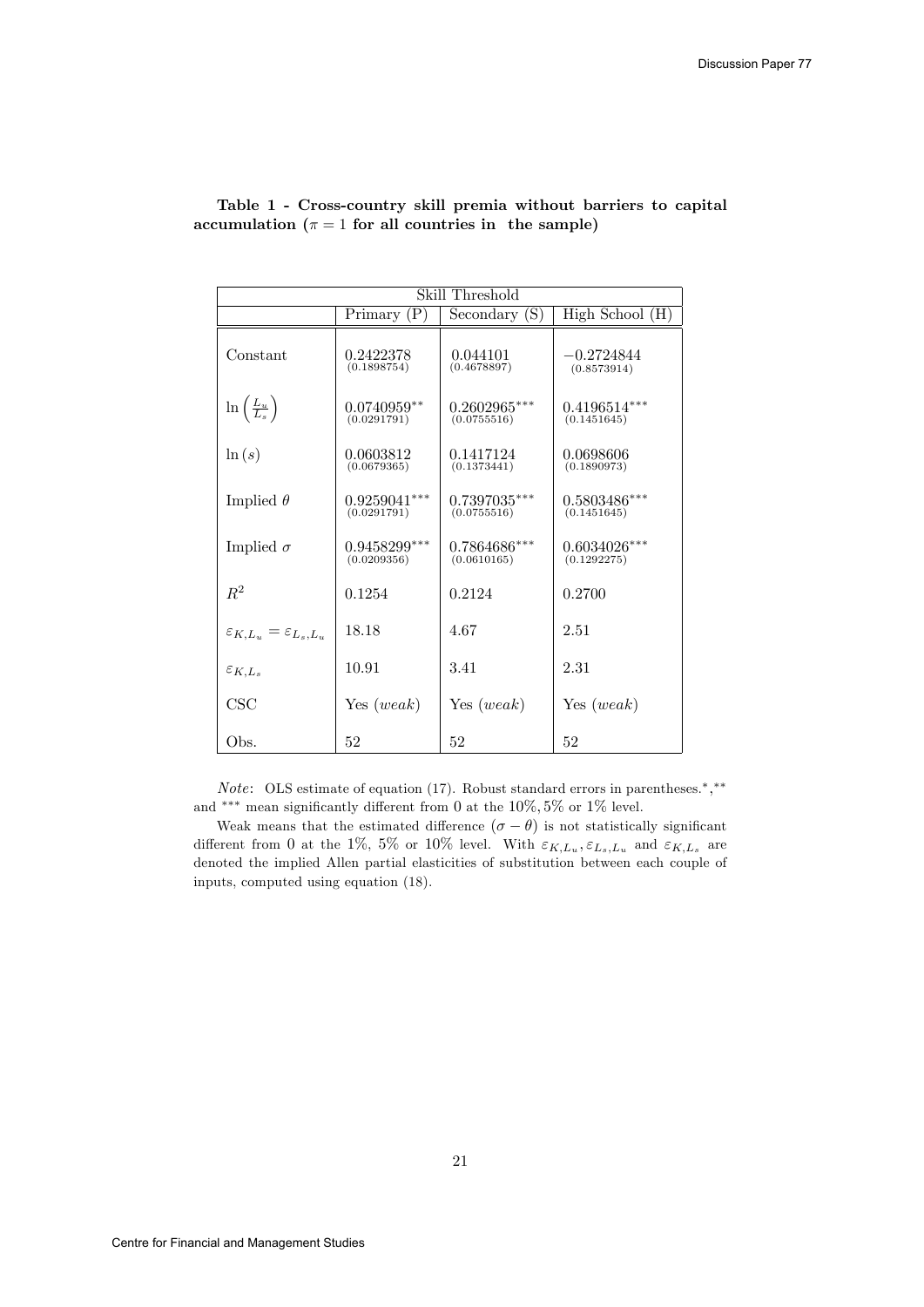|                                               |                               | Skill Threshold               |                               |  |  |  |  |  |
|-----------------------------------------------|-------------------------------|-------------------------------|-------------------------------|--|--|--|--|--|
|                                               | Primary $(P)$                 | Secondary (S)                 | High School (H)               |  |  |  |  |  |
| Constant                                      | $0.3349269***$<br>(0.095667)  | 0.1867583<br>(0.3248323)      | $-0.285988$<br>(0.6971067)    |  |  |  |  |  |
| $\ln\left(\frac{L_u}{L_s}\right)$             | $0.07325$ **<br>(0.0290676)   | $0.2691474***$<br>(0.0805223) | $0.4297168***$<br>(0.1483474) |  |  |  |  |  |
| $\ln\left(\frac{s}{\pi}\right)$               | 0.0327603<br>(0.0411259)      | 0.1005613<br>(0.0964054)      | 0.0712556<br>(0.1345215)      |  |  |  |  |  |
| Implied $\theta$                              | $0.92675$ ***<br>(0.0290676)  | $0.7308526***$<br>(0.0805223) | $0.5702832***$<br>(0.1483474) |  |  |  |  |  |
| Implied $\sigma$                              | $0.9375609***$<br>(0.0218323) | $0.7640379***$<br>(0.0641453) | $0.5937976***$<br>(0.1325261) |  |  |  |  |  |
| $R^2$                                         | 0.1224                        | 0.2141                        | 0.2719                        |  |  |  |  |  |
| $\varepsilon_{K,L_u} = \varepsilon_{L_s,L_u}$ | 15.87                         | 4.23                          | 2.45                          |  |  |  |  |  |
| $\varepsilon_{K,L}$                           | 12.33                         | 3.43                          | 2.25                          |  |  |  |  |  |
| CSC                                           | Yes (weak)                    | Yes (weak)                    | Yes (weak)                    |  |  |  |  |  |
| Obs.                                          | 52                            | 52                            | 52                            |  |  |  |  |  |

Table 2 - Cross-country skill premia with barriers to capital accumulation. Full Sample.

*Note*: OLS estimate of equation (17). Robust standard errors in parentheses.<sup>\*</sup>,<sup>\*\*</sup> and  $^{***}$  mean significantly different from 0 at the  $10\%, 5\%$  or  $1\%$  level.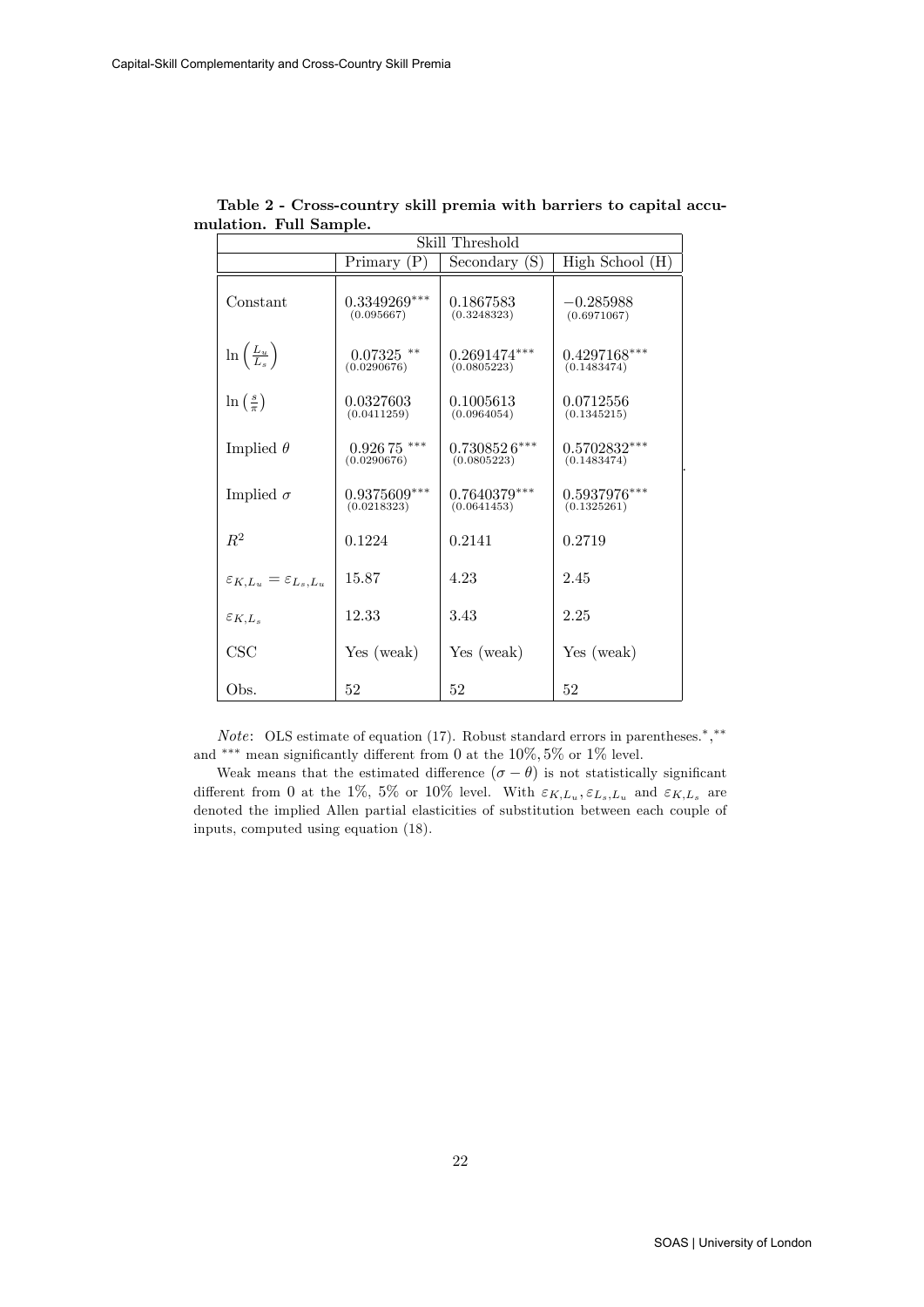|                                               | Skill Threshold               |                               |                               |  |  |  |  |  |
|-----------------------------------------------|-------------------------------|-------------------------------|-------------------------------|--|--|--|--|--|
|                                               | Primary $(P)$                 | Secondary $(S)$               | High School (H)               |  |  |  |  |  |
| Constant                                      | 0.734241<br>(0.5358456)       | 1.827379<br>(1.102006)        | 1.736924<br>(2.070185)        |  |  |  |  |  |
| $\ln\left(\frac{L_u}{L_s}\right)$             | 0.0074225<br>(0.0384143)      | $-0.0577962$<br>(0.0905088)   | 0.2024358<br>(0.2426112)      |  |  |  |  |  |
| $\ln(s)$                                      | $-0.14015469$<br>(0.1593802)  | $-0.3591214$<br>(0.3412107)   | $-0.4269681$<br>(0.5465613)   |  |  |  |  |  |
| Implied $\theta$                              | $0.992577***$<br>(0.0384143)  | $1.057796***$<br>(0.0905088)  | $0.7975642***$<br>(0.2426112) |  |  |  |  |  |
| Implied $\sigma$                              | $0.945906$ ***<br>(0.0697545) | $0.9382087***$<br>(0.1617834) | $0.6553838***$<br>(0.267698)  |  |  |  |  |  |
| $R^2$                                         | 0.0534                        | 0.0688                        | 0.0898                        |  |  |  |  |  |
| $\varepsilon_{K,L_u} = \varepsilon_{L_s,L_u}$ | 18.18                         | 16.12                         | 2.89                          |  |  |  |  |  |
| $\varepsilon_{K,L_s}$                         | 178.40                        | $-34.38$                      | 5.93                          |  |  |  |  |  |
| $\csc$                                        | No (weak)                     | No (weak)                     | No (weak)                     |  |  |  |  |  |
| Obs.                                          | 17                            | 17                            | 17                            |  |  |  |  |  |

Table 3 - Cross-country skill premia without barriers to capital accumulation ( $\pi = 1$  for all countries in the sample). OECD countries.

*Note:* OLS estimate of equation (17). Robust standard errors in parentheses.<sup>\*</sup>,<sup>\*\*</sup> and \*\*\* mean significantly different from 0 at the  $10\%, 5\%$  or  $1\%$  level.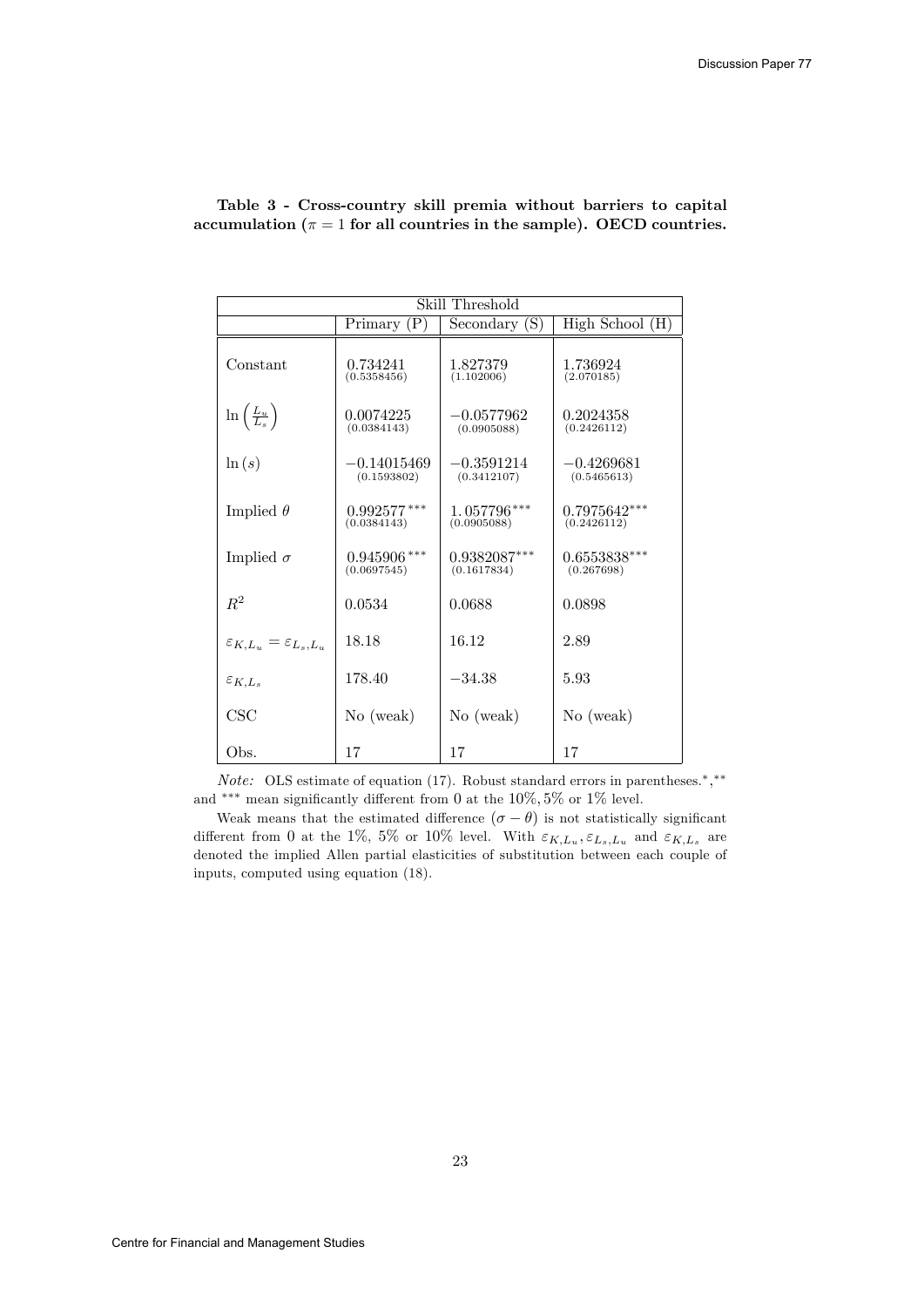Table 4 - Cross-country skill premia without barriers to capital accumulation ( $\pi = 1$  for all countries in the sample). Non-OECD countries.

|                                               |                               | Skill Threshold               |                               |
|-----------------------------------------------|-------------------------------|-------------------------------|-------------------------------|
|                                               | Primary $(P)$                 | Secondary (S)                 | High School (H)               |
| Constant                                      | 0.0218487<br>(0.1896246)      | $-0.7159364$<br>(0.4248941)   | $-0.8387523$<br>(0.9218354)   |
| $\ln\left(\frac{L_u}{L_s}\right)$             | 0.0689963<br>(0.0554479)      | $0.3193019***$<br>(0.0682426) | $0.3610596**$<br>(0.1541133)  |
| $\ln(s)$                                      | $0.1474071**$<br>(0.0661237)  | $0.3939003***$<br>(0.1345685) | $0.3809114*$<br>(0.2126599)   |
| Implied $\theta$                              | $09310037***$<br>(0.0554479)  | $0.6806981***$<br>(0.0682426) | $0.6389404***$<br>(0.1541133) |
| Implied $\sigma$                              | $0.9800902***$<br>(0.0477861) | $0.8118668***$<br>(0.0636234) | $0.7657839***$<br>(0.1397072) |
| $R^2$                                         | 0.0714                        | 0.2882                        | 0.2515                        |
| $\varepsilon_{K,L_u} = \varepsilon_{L_s,L_u}$ | 50                            | 5.29                          | 4.25                          |
| $\varepsilon_{K,L_s}$                         | $-3.26$                       | 2.04                          | 2.01                          |
| CSC                                           | Yes                           | Yes                           | Yes (weak)                    |
| Obs.                                          | 35                            | 35                            | 35                            |

*Note:* OLS estimate of equation (17). Robust standard errors in parentheses.<sup>\*</sup>,<sup>\*\*</sup> and \*\*\* mean significantly different from 0 at the  $10\%, 5\%$  or  $1\%$  level.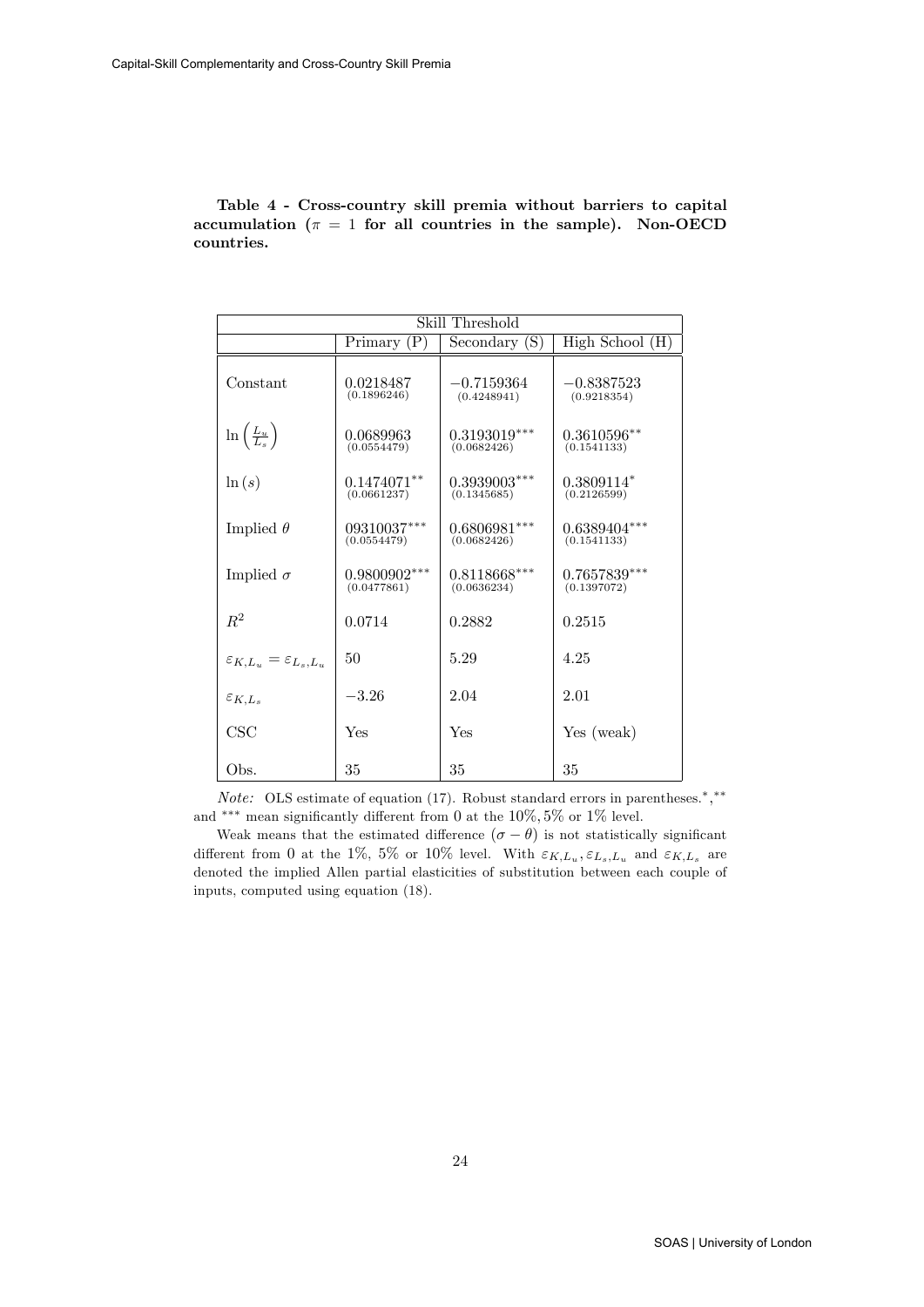|                                               | Skill Threshold               |                               |                               |  |  |  |  |  |
|-----------------------------------------------|-------------------------------|-------------------------------|-------------------------------|--|--|--|--|--|
|                                               | Primary $(P)$                 | Secondary (S)                 | High School (H)               |  |  |  |  |  |
| Constant                                      | 0.6470729<br>(0.4284682)      | 1.657689<br>(0.9471502)       | 1.573698<br>(1.79007)         |  |  |  |  |  |
| $\ln\left(\frac{L_u}{L_s}\right)$             | 0.0015069<br>(0.03746)        | $-0.0754686$<br>(0.0876136)   | 0.1832508<br>(0.2463101)      |  |  |  |  |  |
| $\ln\left(\frac{s}{\pi}\right)$               | $-0.1218957$<br>(0.1355466)   | $-0.3171386$<br>(0.3036006)   | $-0.378183$<br>(0.4614799)    |  |  |  |  |  |
| Implied $\theta$                              | $0.9984931***$<br>(0.03746)   | $1.075469***$<br>(0.0876136)  | $0.8167492***$<br>(0.2463101) |  |  |  |  |  |
| Implied $\sigma$                              | $0.9582675***$<br>(0.0582546) | $0.9708128***$<br>(0.1368016) | $0.6907008***$<br>(0.2480848) |  |  |  |  |  |
| $R^2$                                         | 0.0907                        | 0.1200                        | 0.1219                        |  |  |  |  |  |
| $\varepsilon_{K,L_u} = \varepsilon_{L_s,L_u}$ | 23.80                         | 33.33                         | 3.22                          |  |  |  |  |  |
| $\varepsilon_{K,L}$                           | 738.09                        | $-36.66$                      | 6.53                          |  |  |  |  |  |
| CSC                                           | No (weak)                     | No (weak)                     | No (weak)                     |  |  |  |  |  |
| Obs.                                          | 17                            | 17                            | 17                            |  |  |  |  |  |

Table 5 - Cross-country skill premia with barriers to capital accumulation. OECD countries.

Note: OLS estimate of equation (17). Robust standard errors in parentheses.<sup>\*</sup>,\*\* and \*\*\* mean significantly different from 0 at the  $10\%, 5\%$  or  $1\%$  level.